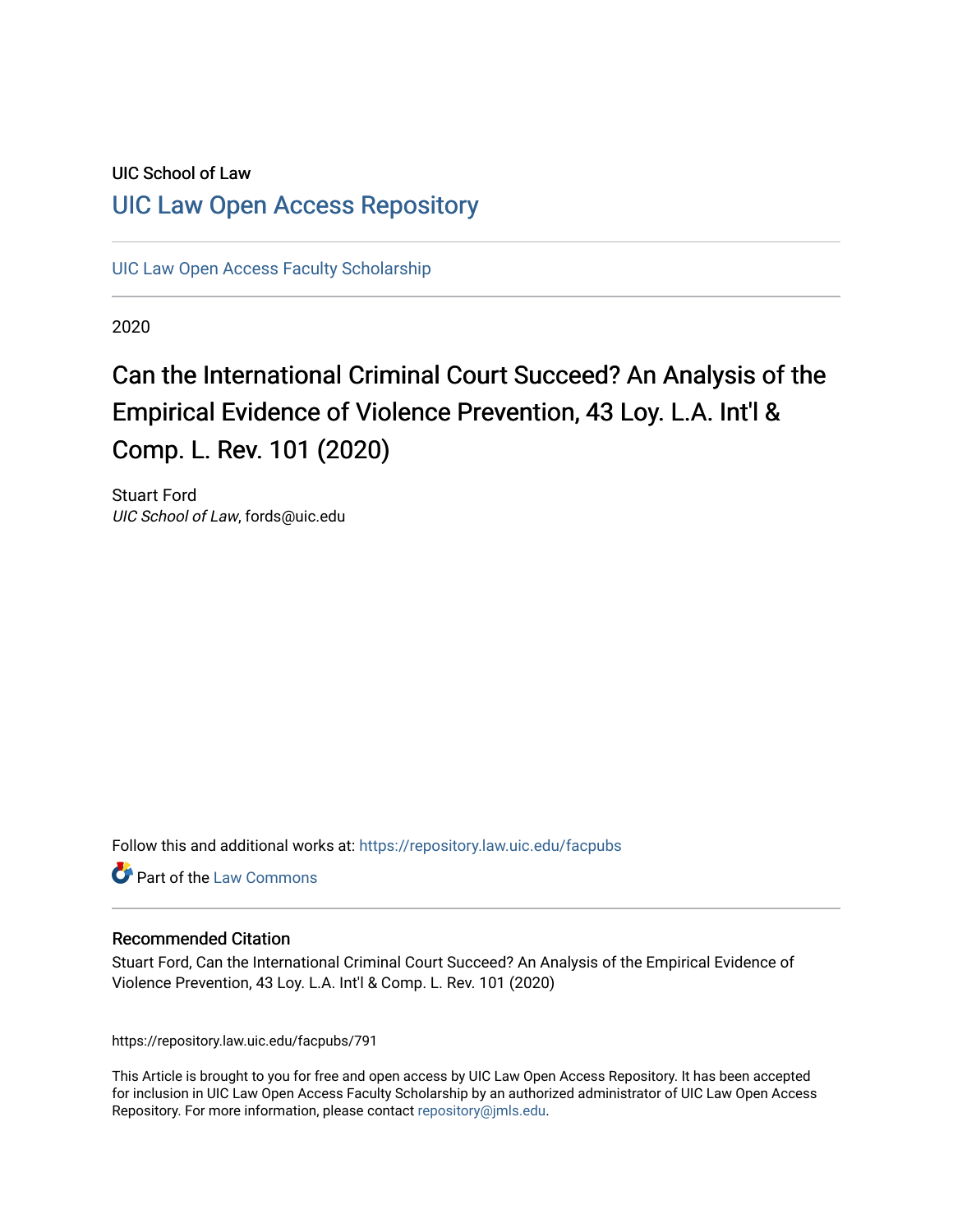# [Loyola of Los Angeles International and](https://digitalcommons.lmu.edu/ilr)  [Comparative Law Review](https://digitalcommons.lmu.edu/ilr)

[Volume 43](https://digitalcommons.lmu.edu/ilr/vol43) [Number 2](https://digitalcommons.lmu.edu/ilr/vol43/iss2) Article 1

Winter 2020

# Can the International Criminal Court Succeed? An Analysis of the Empirical Evidence of Violence Prevention

Stuart Ford

Follow this and additional works at: [https://digitalcommons.lmu.edu/ilr](https://digitalcommons.lmu.edu/ilr?utm_source=digitalcommons.lmu.edu%2Filr%2Fvol43%2Fiss2%2F1&utm_medium=PDF&utm_campaign=PDFCoverPages) 

Part of the [Courts Commons,](http://network.bepress.com/hgg/discipline/839?utm_source=digitalcommons.lmu.edu%2Filr%2Fvol43%2Fiss2%2F1&utm_medium=PDF&utm_campaign=PDFCoverPages) [Criminal Law Commons](http://network.bepress.com/hgg/discipline/912?utm_source=digitalcommons.lmu.edu%2Filr%2Fvol43%2Fiss2%2F1&utm_medium=PDF&utm_campaign=PDFCoverPages), [Criminal Procedure Commons](http://network.bepress.com/hgg/discipline/1073?utm_source=digitalcommons.lmu.edu%2Filr%2Fvol43%2Fiss2%2F1&utm_medium=PDF&utm_campaign=PDFCoverPages), [European Law](http://network.bepress.com/hgg/discipline/1084?utm_source=digitalcommons.lmu.edu%2Filr%2Fvol43%2Fiss2%2F1&utm_medium=PDF&utm_campaign=PDFCoverPages)  [Commons](http://network.bepress.com/hgg/discipline/1084?utm_source=digitalcommons.lmu.edu%2Filr%2Fvol43%2Fiss2%2F1&utm_medium=PDF&utm_campaign=PDFCoverPages), [Human Rights Law Commons,](http://network.bepress.com/hgg/discipline/847?utm_source=digitalcommons.lmu.edu%2Filr%2Fvol43%2Fiss2%2F1&utm_medium=PDF&utm_campaign=PDFCoverPages) [International Humanitarian Law Commons](http://network.bepress.com/hgg/discipline/1330?utm_source=digitalcommons.lmu.edu%2Filr%2Fvol43%2Fiss2%2F1&utm_medium=PDF&utm_campaign=PDFCoverPages), [International Law](http://network.bepress.com/hgg/discipline/609?utm_source=digitalcommons.lmu.edu%2Filr%2Fvol43%2Fiss2%2F1&utm_medium=PDF&utm_campaign=PDFCoverPages)  [Commons](http://network.bepress.com/hgg/discipline/609?utm_source=digitalcommons.lmu.edu%2Filr%2Fvol43%2Fiss2%2F1&utm_medium=PDF&utm_campaign=PDFCoverPages), [Judges Commons,](http://network.bepress.com/hgg/discipline/849?utm_source=digitalcommons.lmu.edu%2Filr%2Fvol43%2Fiss2%2F1&utm_medium=PDF&utm_campaign=PDFCoverPages) [Jurisdiction Commons](http://network.bepress.com/hgg/discipline/850?utm_source=digitalcommons.lmu.edu%2Filr%2Fvol43%2Fiss2%2F1&utm_medium=PDF&utm_campaign=PDFCoverPages), [Jurisprudence Commons,](http://network.bepress.com/hgg/discipline/610?utm_source=digitalcommons.lmu.edu%2Filr%2Fvol43%2Fiss2%2F1&utm_medium=PDF&utm_campaign=PDFCoverPages) [Law and Philosophy](http://network.bepress.com/hgg/discipline/1299?utm_source=digitalcommons.lmu.edu%2Filr%2Fvol43%2Fiss2%2F1&utm_medium=PDF&utm_campaign=PDFCoverPages)  [Commons](http://network.bepress.com/hgg/discipline/1299?utm_source=digitalcommons.lmu.edu%2Filr%2Fvol43%2Fiss2%2F1&utm_medium=PDF&utm_campaign=PDFCoverPages), [Law and Politics Commons,](http://network.bepress.com/hgg/discipline/867?utm_source=digitalcommons.lmu.edu%2Filr%2Fvol43%2Fiss2%2F1&utm_medium=PDF&utm_campaign=PDFCoverPages) [Law and Psychology Commons,](http://network.bepress.com/hgg/discipline/870?utm_source=digitalcommons.lmu.edu%2Filr%2Fvol43%2Fiss2%2F1&utm_medium=PDF&utm_campaign=PDFCoverPages) [Law and Race Commons,](http://network.bepress.com/hgg/discipline/1300?utm_source=digitalcommons.lmu.edu%2Filr%2Fvol43%2Fiss2%2F1&utm_medium=PDF&utm_campaign=PDFCoverPages) [Law](http://network.bepress.com/hgg/discipline/853?utm_source=digitalcommons.lmu.edu%2Filr%2Fvol43%2Fiss2%2F1&utm_medium=PDF&utm_campaign=PDFCoverPages)  [and Society Commons](http://network.bepress.com/hgg/discipline/853?utm_source=digitalcommons.lmu.edu%2Filr%2Fvol43%2Fiss2%2F1&utm_medium=PDF&utm_campaign=PDFCoverPages), [Legal Education Commons](http://network.bepress.com/hgg/discipline/857?utm_source=digitalcommons.lmu.edu%2Filr%2Fvol43%2Fiss2%2F1&utm_medium=PDF&utm_campaign=PDFCoverPages), [Legal Profession Commons,](http://network.bepress.com/hgg/discipline/1075?utm_source=digitalcommons.lmu.edu%2Filr%2Fvol43%2Fiss2%2F1&utm_medium=PDF&utm_campaign=PDFCoverPages) [Legal Remedies](http://network.bepress.com/hgg/discipline/618?utm_source=digitalcommons.lmu.edu%2Filr%2Fvol43%2Fiss2%2F1&utm_medium=PDF&utm_campaign=PDFCoverPages)  [Commons](http://network.bepress.com/hgg/discipline/618?utm_source=digitalcommons.lmu.edu%2Filr%2Fvol43%2Fiss2%2F1&utm_medium=PDF&utm_campaign=PDFCoverPages), [Litigation Commons,](http://network.bepress.com/hgg/discipline/910?utm_source=digitalcommons.lmu.edu%2Filr%2Fvol43%2Fiss2%2F1&utm_medium=PDF&utm_campaign=PDFCoverPages) [Other Law Commons,](http://network.bepress.com/hgg/discipline/621?utm_source=digitalcommons.lmu.edu%2Filr%2Fvol43%2Fiss2%2F1&utm_medium=PDF&utm_campaign=PDFCoverPages) [Rule of Law Commons,](http://network.bepress.com/hgg/discipline/1122?utm_source=digitalcommons.lmu.edu%2Filr%2Fvol43%2Fiss2%2F1&utm_medium=PDF&utm_campaign=PDFCoverPages) and the [Transnational Law](http://network.bepress.com/hgg/discipline/1123?utm_source=digitalcommons.lmu.edu%2Filr%2Fvol43%2Fiss2%2F1&utm_medium=PDF&utm_campaign=PDFCoverPages) **[Commons](http://network.bepress.com/hgg/discipline/1123?utm_source=digitalcommons.lmu.edu%2Filr%2Fvol43%2Fiss2%2F1&utm_medium=PDF&utm_campaign=PDFCoverPages)** 

# Recommended Citation

Stuart Ford, Can the International Criminal Court Succeed? An Analysis of the Empirical Evidence of Violence Prevention, 43 Loy. L.A. Int'l & Comp. L. Rev. 101 (2020). Available at: https://digitalcommons.lmu.edu/ilr/vol43/iss2/1

This Article is brought to you for free and open access by the Law Reviews at Digital Commons @ Loyola Marymount University and Loyola Law School. It has been accepted for inclusion in Loyola of Los Angeles International and Comparative Law Review by an authorized administrator of Digital Commons@Loyola Marymount University and Loyola Law School. For more information, please contact [digitalcommons@lmu.edu.](mailto:digitalcommons@lmu.edu)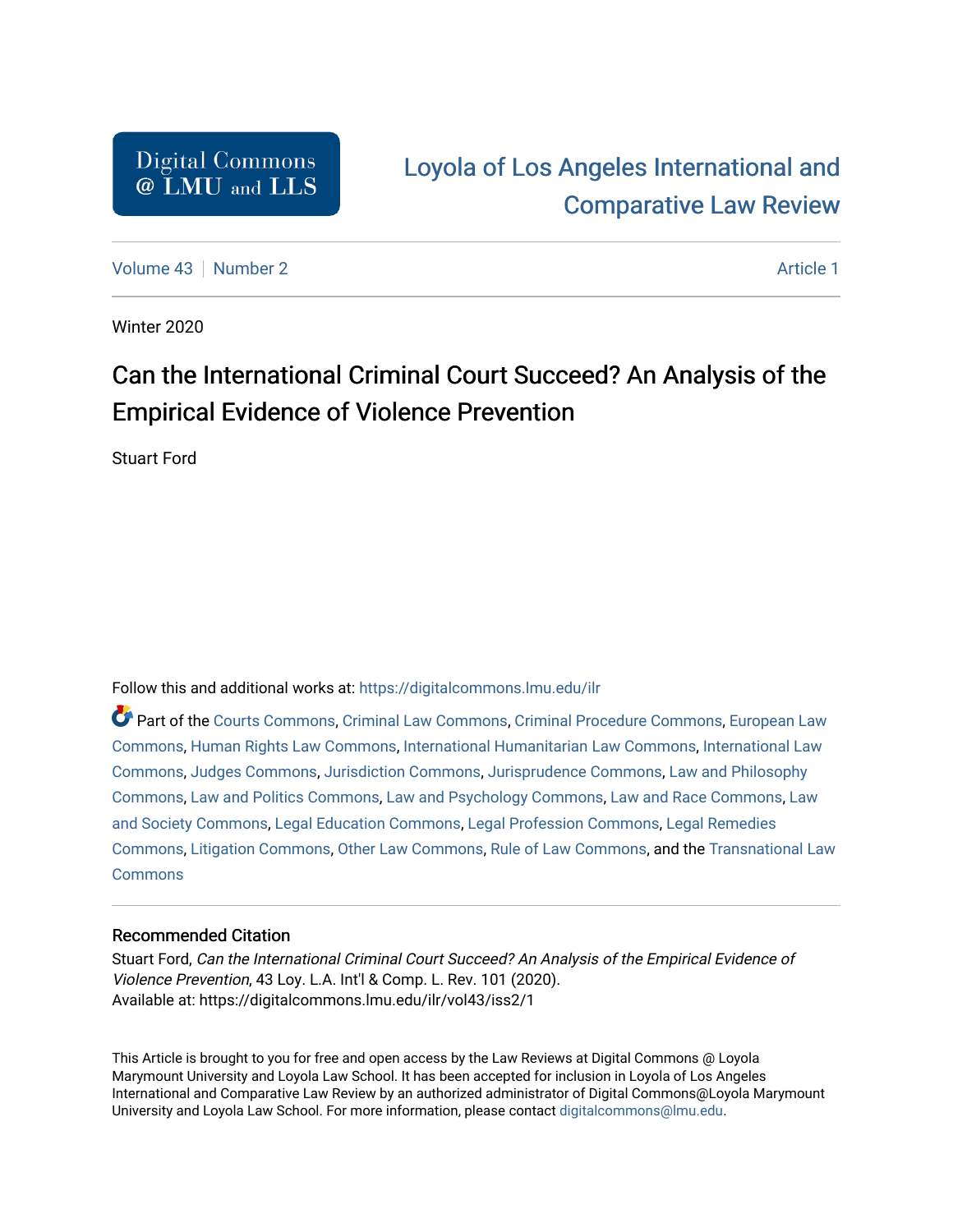# Can the International Criminal Court Succeed? An Analysis of the Empirical Evidence of Violence Prevention

## BY STUART FORD\*

*Abstract:* Despite significant optimism about the future of the International Criminal Court ("ICC") during its early years, recently there has been growing criticism of it by both scholars and governments. As a result, there appears to be more doubt about the ICC's ability to succeed now than at any other point in its history. So, are the critics correct? Is the ICC failing? No. This Article argues that, not only can the ICC succeed, there is strong evidence that it is already succeeding. It analyzes several recent empirical articles that have convincingly demonstrated that the ICC prevents serious violations of international criminal law. Prevention of violations is the principal goal of the ICC. Therefore, by preventing violence, the ICC is already accomplishing its most important goal. In other words, it is already succeeding. This may not be the dominant narrative about the Court, but it should be.

#### I. INTRODUCTION

At the heart of this Article is a question: Can the International Criminal Court ("ICC") succeed? This is an important question and one that scholars have grappled with since the Court's creation. Despite some early detractors, $<sup>1</sup>$  there was significant optimism about the ICC</sup>

<sup>\*</sup> Professor of Law at UIC John Marshall Law School in Chicago, Illinois. This Article was improved by the comments of Professor Jenia Iontcheva Turner, Professor Yvonne McDermott Rees, and the participants in the American Society of International Law's International Courts and Tribunals Interest Group 2020 Works in Progress Conference.

<sup>1</sup>*. See, e.g.*, Jack Goldsmith, *The Self-Defeating International Criminal Court*, 70 U. CHI. L. REV. 89 (2003) (arguing that the ICC will never be successful because it is unacceptable to the United States).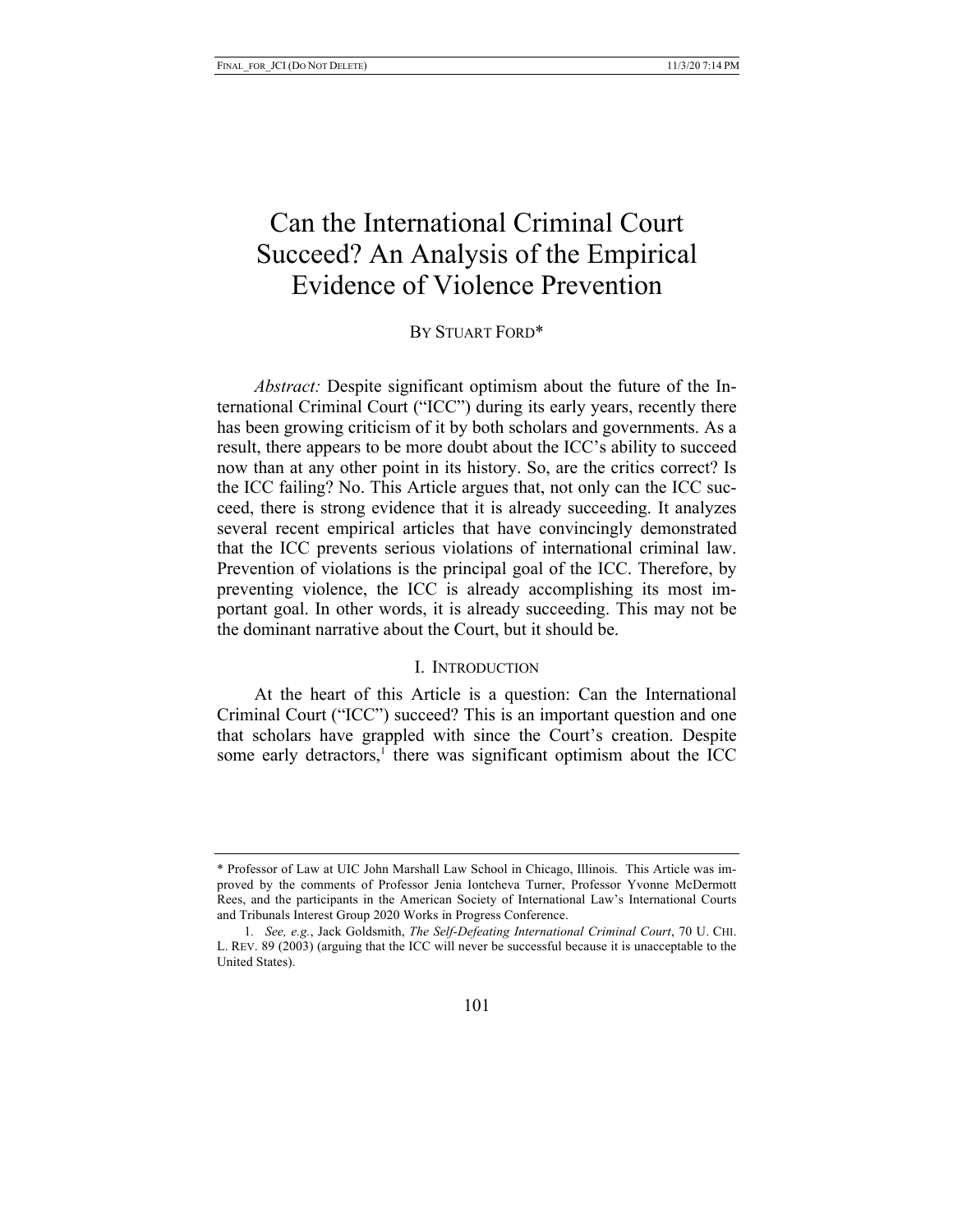during its early years.<sup>2</sup> Recently, however, there has been growing discontent with it. <sup>3</sup> There are several different strands to this discontent.

First, a number of African nations have accused the ICC of anti-African bias.4 This led The Gambia, South Africa, and Burundi to threaten to withdraw from the ICC. <sup>5</sup> While The Gambia and South Africa eventually reversed course, Burundi did withdraw from the ICC in 2017.6 It has also led the African Union to begin the process of setting up its own international criminal tribunal, partly to insulate African states from ICC jurisdiction.<sup>7</sup> Second, several high-profile investigations and prosecutions have collapsed.8 Events like the acquittal of President Laurent Gbagbo,<sup>9</sup> the collapse of the prosecution of President Kenyat $ta<sub>10</sub>$  and the suspension of the ICC's investigation into the situation in

10*. See* Vilmer, *supra* note 4, at 1323.

<sup>2.</sup> David Wippman, *Atrocities, Deterrence, and the Limits of International Justice*, 23 FORDHAM INT'L L. J. 473, 473 (1999) ("Enthusiasm for international criminal prosecutions is running high"); M. Cherif Bassiouni, *From Versailles to Rwanda in Seventy-Five Years: The Need to Establish a Permanent International Criminal Court*, 10 HARV. HUM. RTS. J. 11 (1997) (arguing in favor of the establishment of the ICC); Darryl Robinson, *Inescapable Dyads: Why the International Criminal Court Cannot Win*, 28 LEIDEN J. INT'L L. 323, 324 (2015) ("The tenor of scholarly discourse surrounding the ICC has gone through phases. At an early point, many scholars in international criminal law ("ICL") were arguably overly protective of the Court, possibly because they were hesitant to criticize a fledgling institution with powerful detractors.").

<sup>3</sup>*. See* Robert Cryer et al., AN INTRODUCTION TO INTERNATIONAL CRIMINAL LAW AND PROCEDURE (Cambridge University Press 4th ed.) 169 ("Assessments of the [ICC's] record to date are mixed and increasingly negative."); *see also id.* at 169-171 (describing criticisms of the court).

<sup>4.</sup> Geoff Dancy & Florencia Montal, *Unintended Positive Complementarity: Why International Criminal Court Investigations May Increase Domestic Human Rights Prosecutions*, 111 AM. J. INT'L L. 689, 689 (2017) (describing how several African nations have become disillusioned with the ICC and have begun the process for withdrawing from it); Jean-Baptiste Jeangène Vilmer, *The African Union and the International Criminal Court: Counteracting the Crisis*, 92 INT'L AFFAIRS 1319, 1319-20 (2016).

<sup>5</sup>*. See* Vilmer, *supra* note 4, at 1322-28 (describing threats by several African nations to withdraw from the ICC).

<sup>6</sup>*. See* Dancy and Montal, *supra* note 4, at 689.

<sup>7.</sup> Stuart Ford, *Between Hope and Doubt: The Malabo Protocol and the Resource Requirements of an African Criminal Court*, *in* THE AFRICAN COURT OF JUSTICE AND HUMAN AND PEOPLES' RIGHTS IN CONTEXT: DEVELOPMENT AND CHALLENGES 1076, 1082-84 (Charles C. Jalloh et al. eds., 2019).

<sup>8</sup>*. See* Nancy L Combs, *International Criminal Court comes of age*, HILL, (Jan. 30, 2019), available at https://thehill.com/opinion/criminal-justice/426954-international-criminal-courtcomes-of-age (describing recent setbacks for the ICC's prosecutor); ICC Appeals Chamber acquits Mr. Bemba from charges of war crimes and crimes against humanity, June 8, 2018, https://www.icc-cpi.int/Pages/item.aspx?name=pr1390 (noting that the ICC Appeals Chamber had reversed the conviction of Jean-Pierre Bemba Gombo).

<sup>9</sup>*. See* Combs, *supra* note 8 (describing the acquittal of Laurent Gbagbo, the former President of Côte d'Ivoire).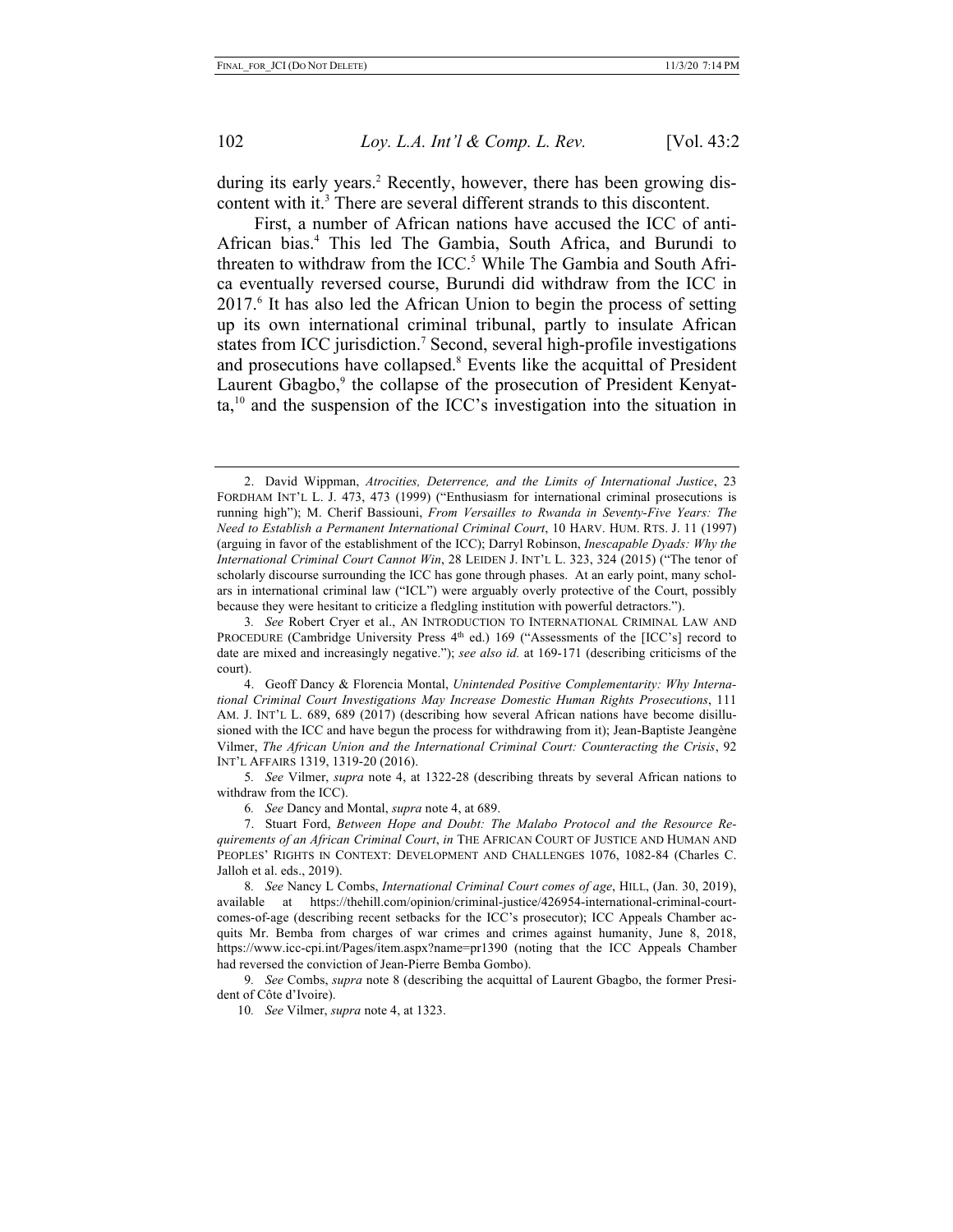Darfur<sup>11</sup> have all been viewed as significant blows to the Court.<sup>12</sup> Third and finally, scholars and academics have become increasingly critical of the Court and its work.13 For example, the ICC has recently been criticized for its failure to rein in the most powerful states, $14$  its failure to prosecute senior leaders,<sup>15</sup> its failure to investigate various situations,<sup>16</sup> its failure to adequately prosecute crimes of sexual violence, $17$  and its general lack of legitimacy.18

As a result of these challenges, today there appears to be more doubt about the ICC's future than at any other point in its history.<sup>19</sup> While this increasing negativity about the Court is partly a result of events that are specific to the ICC (like the collapse of the Kenyatta trial and the Darfur investigations), it is also part of a broader pattern of skepticism about the utility of international law and international organizations in general.<sup>20</sup> So, are the critics correct? Should we be skeptical

14*. See* Thomas Cristiano, *The arbitrary circumscription of the jurisdiction of the international criminal court*, 23 CRITICAL REVIEW OF INTERNATIONAL SOCIAL AND POLITICAL PHILOSOPHY 352 (2020) (arguing that the ICC's inability to hold accountable powerful states undermines the legitimacy of the court).

15*. See* Kirsten Ainsley, *Retreat or retrenchment? An analysis of the International Criminal Court's failure to prosecute presidents*, in Alison Brysk & Michael Stohl eds., CONTRACTING HUMAN RIGHTS: CRISIS, ACCOUNTABILITY, AND OPPORTUNITY (Edward Elgar 2018); Gerhard Kemp, *Immunity of High-Ranking Officials Before the International Criminal Court – Between International Law and Political Reality*, in Gerhard Werle & Andreas Zimmerman eds., THE INTERNATIONAL CRIMINAL COURT IN TURBULENT TIMES (Spring 2019).

16*. See, e.g.*, John Dugard, *Palestine and the International Criminal Court: Institutional Failure or Bias?*, 11 J. INT'L CRIM. JUST. 563 (2013).

17*. See* Douglas Irvin-Erickson, *Sixty Years of Failing to Prosecute Sexual Crimes: From Raphael Lemkin at Nuremberg to* Lubanga *at the International Criminal Court*, in Mary Michelle Connellan and Christine Frohlich eds., A GENDERED LENS FOR GENOCIDE PREVENTION (Palgrave MacMillan 2018).

18*. See* Allen Buchanan, *The Complex Epistemology of Institutional Legitimacy Assessments, as Illustrated by the Case of the International Criminal Court*, 33 TEMPLE INT'L & COMP. L.J. 323 (2019).

19*. See* Vilmer, *supra* note 4, at 1320 (describing the ICC as facing "the most serious diplomatic crisis in the court's history" and expressing concern that the tension between African states and the ICC will weaken both the ICC and "the entire international criminal justice system"); Combs, *supra* note 8 (declaring that "[t]he international criminal court is in crisis."); Cryer et al., *supra* note 3, at 169 (noting that evaluations of the court have become "increasingly negative" in recent years).

20*. See, e.g.*, Rebecca Friedman Lissner & Mira Rapp-Hooper, *The Day After Trump: American Strategy for a New International Order*, 41 WASH. Q. 7 (2018).

<sup>11</sup>*. See* Stuart Ford, *The ICC and the Security Council: How Much Support Is There For Ending Impunity?*, 26 IND. INT'L & COMP. L. REV. 33, 34 (2016).

<sup>12</sup>*. See id.*; Vilmer, *supra* note 4, at 1323; Combs, *supra* note 8.

<sup>13.</sup> Robinson, *supra* note 3, at 324 ("More recently, the critical note has come to dominate the discourse. Today, journal articles, blog postings, and conference presentations feature a variety of increasingly strident criticisms of the Court."); *see also id.*, at 327-328 (providing examples of how the ICC has been criticized no matter how it obtains jurisdiction over situations).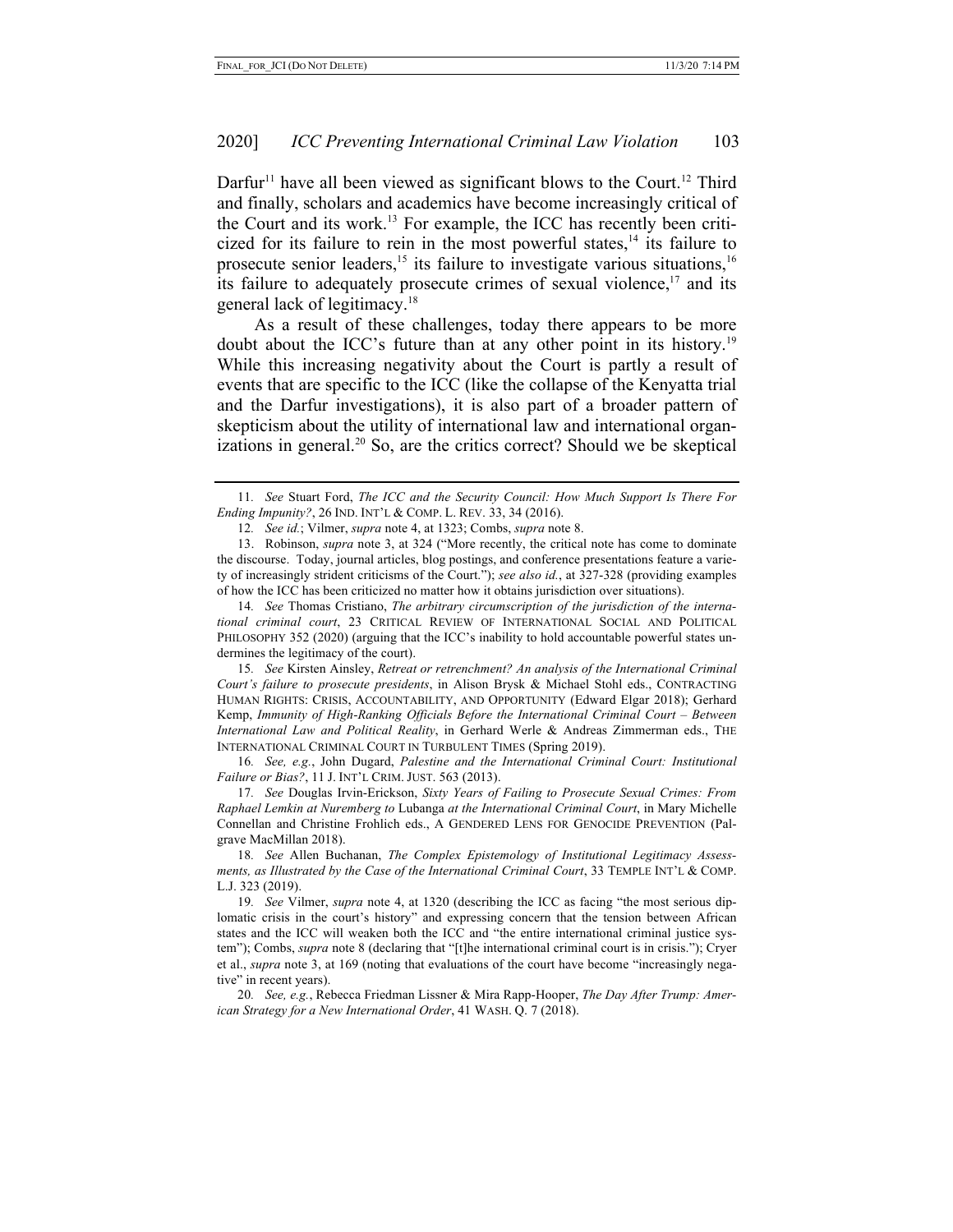of the ICC and its prospects for success? Is the ICC failing? No. This Article argues that the ICC is already succeeding. There is now extensive empirical evidence that the ICC reduces violence.<sup>21</sup> Since violence prevention is the most important goal of the Court, $^{22}$  this means that it is already succeeding. This is not the dominant narrative about the Court, but it should be.

#### II. DEFINING SUCCESS

This Article is primarily about whether the ICC is successful. But, we need to begin by defining success. After all, it is impossible to know if the ICC is succeeding if we do not know what success looks like. The dictionary definition of success is to accomplish an aim, $2<sup>3</sup>$  which suggests that success is measured against some aim or aims. Accomplish those and you have succeeded. But is this what success means for the ICC? The short answer is yes.

As Professor Shany has persuasively argued, the success of international courts should be measured by whether they accomplish their goals.24 Those goals almost always involve achieving some concrete change in the world. Thus, knowing whether a court is successful requires distinguishing between its outputs (the direct products of the organization's operations) and its outcomes (the effect of the organization on the external state of the world).<sup>25</sup> A court can produce its intended output and still be a failure if it does not achieve any of its intended effects on the world. It is a court's ability to achieve positive outcomes in the real world that determines its success.

This understanding of success has important implications for the ICC. The principal output of international criminal courts is the trial of those accused of violating international criminal law ("ICL").<sup>26</sup> But simply holding trials is not what makes the ICC successful.<sup>27</sup> Thus, at-

<sup>21</sup>*. See infra* Part IV (describing the empirical evidence that the ICC does prevent violence).

<sup>22</sup>*. See infra* Part III (describing the goals of the Court).

<sup>23.</sup> THE OXFORD AMERICAN DICTIONARY AND LANGUAGE GUIDE 1007 (1999) (defining success as "the accomplishment of an aim; a favorable outcome"). Other dictionary definitions are similar; *see also* THE AMERICAN HERITAGE DICTIONARY OF THE ENGLISH LANGUAGE (4th ed. 2000) 1728 ("The achievement of something desired, planned, or attempted"); RANDOM HOUSE WEBSTER'S COLLEGE DICTIONARY 1334 (1992) ("the favorable or prosperous termination of attempts or endeavors").

<sup>24</sup>*. See* Yuval Shany, *Assessing the Effectiveness of International Courts: A Goal-Based Approach*, 106 AM. J. INT'L L. 225, 230 (2012).

<sup>25</sup>*. Id.* at 248.

<sup>26.</sup> Stuart Ford, *A Hierarchy of the Goals of International Criminal Courts*, 27 MINN. J. INT'L L. 179, 182 (2018).

<sup>27</sup>*. Id.* at 186.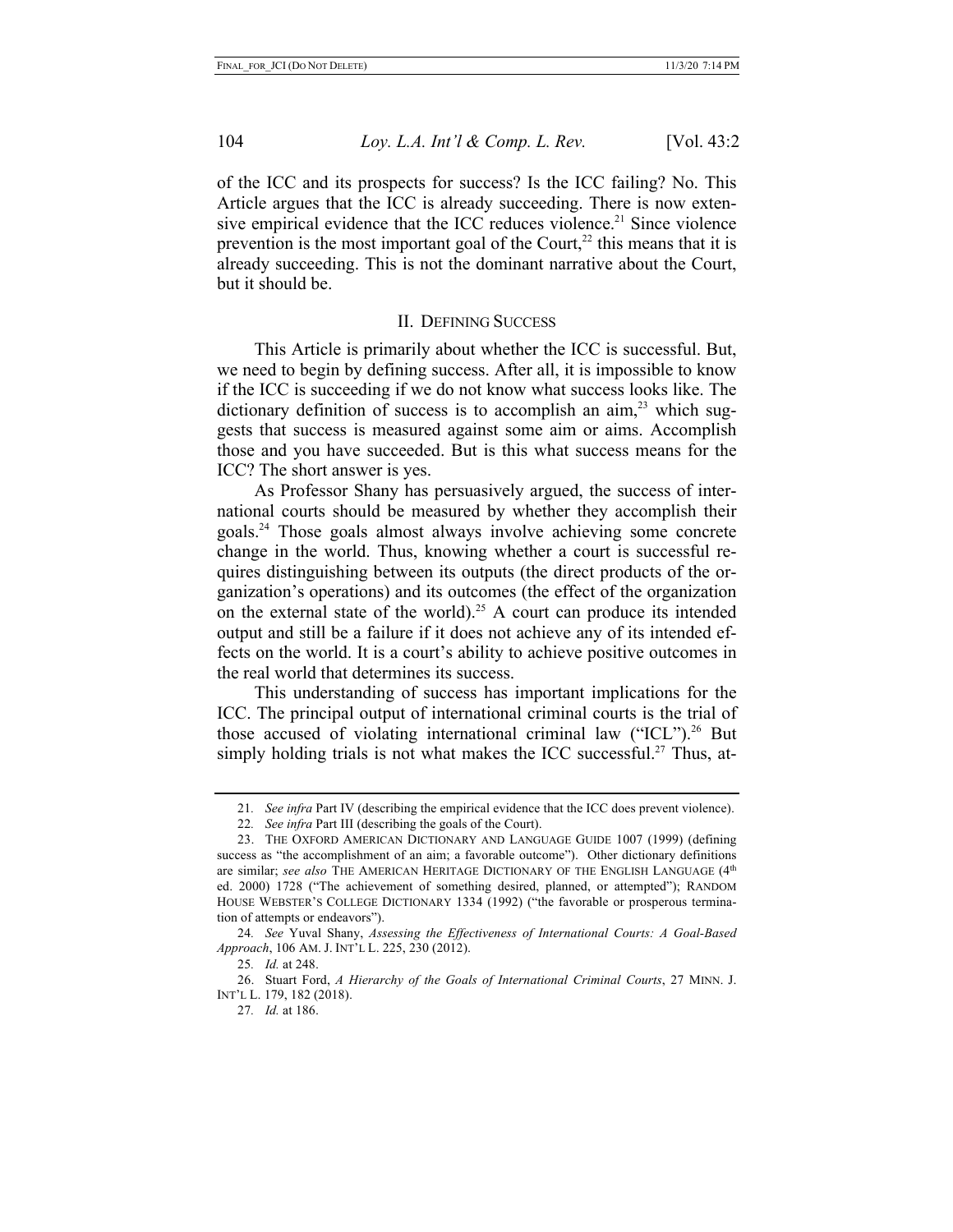tempts to define the success of international criminal courts by the number of people indicted, arrested, or tried, are misguided.<sup>28</sup> Rather, it is the accomplishment of its goals that defines the success of the ICC.

If the ICC is accomplishing its goals, then it is fundamentally a success, even if it has problems or there is still room for improvement. The ICC has certainly had its share of problems in recent years.<sup>29</sup> For example, the acquittal of President Laurent Gbagbo, the collapse of the case against President Kenyatta of Kenya, and the Prosecutor's suspension of the investigation into the situation in Darfur were widely and correctly viewed as setbacks for the Court.<sup>30</sup> The Court must respond to concerns about anti-African bias, $31$  and there are numerous legitimate scholarly criticisms of the court.<sup>32</sup> Nevertheless, the success of the ICC is not determined by the outcome of particular trials or investigations, by the number of its member states, or by the opinions of scholars. Rather, the Court's success is measured by its ability to achieve its goals.<sup>33</sup>

Of course, as Professor Shany has noted, measuring whether international courts are accomplishing their goals is difficult.<sup>34</sup> But before we get to the question of how to measure whether the ICC is accomplishing its goals, the first problem is to define those goals. After all, if we are to measure the ICC's success by its ability to achieve its goals, we must be able to articulate those goals. This is, itself, a complex problem.<sup>35</sup>

#### III. THE INTERNATIONAL CRIMINAL COURT'S GOALS

As the discussion above suggests, the ICC's success is inextricably linked to the accomplishment of its goals. Of course, much has been written about the goals of international criminal courts.<sup>36</sup> A close review of that literature demonstrates that there are at least nine separate goals

<sup>28</sup>*. See, e.g.*, Lilian A. Barria & Steven D. Roper, *How Effective are International Criminal Tribunals? An Analysis of the ICTY and ICTR*, 9 INT'L J. HUM. RTS. 349, 359-362 (2005) (basing an evaluation of effectiveness on the number of individuals indicted, arrested, and tried).

<sup>29</sup>*. See supra* Part I (describing various reasons why the ICC has come under increasing criticism by states and scholars).

<sup>30</sup>*. See supra* text accompanying notes 8-12.

<sup>31</sup>*. See supra* text accompanying notes 1-6.

<sup>32</sup>*. See supra* text accompanying notes 14-18.

<sup>33</sup>*. See generally* Sigall Horovitz et al., *The International Criminal Court*, *in* ASSESSING THE EFFECTIVENESS OF INTERNATIONAL COURTS 223, 223-252 (Yuval Shany ed., 2014).

<sup>34.</sup> Shany, *supra* note 24, at 239 (noting that the "goals of public organizations, such as courts, tend to be ambiguous, and the public goods they generate, such as justice, peace, and legal certainty, are hard to quantify").

<sup>35</sup>*. Id.* at 233 (discussing the problem of goal ambiguity); *id.* at 242-248 (discussing how to identify the various goals of international courts).

<sup>36</sup>*. See A Hierarchy of the Goals of International Criminal Courts*, *supra* note 26, at 188-92 (discussing the extensive literature on the goals of international criminal courts).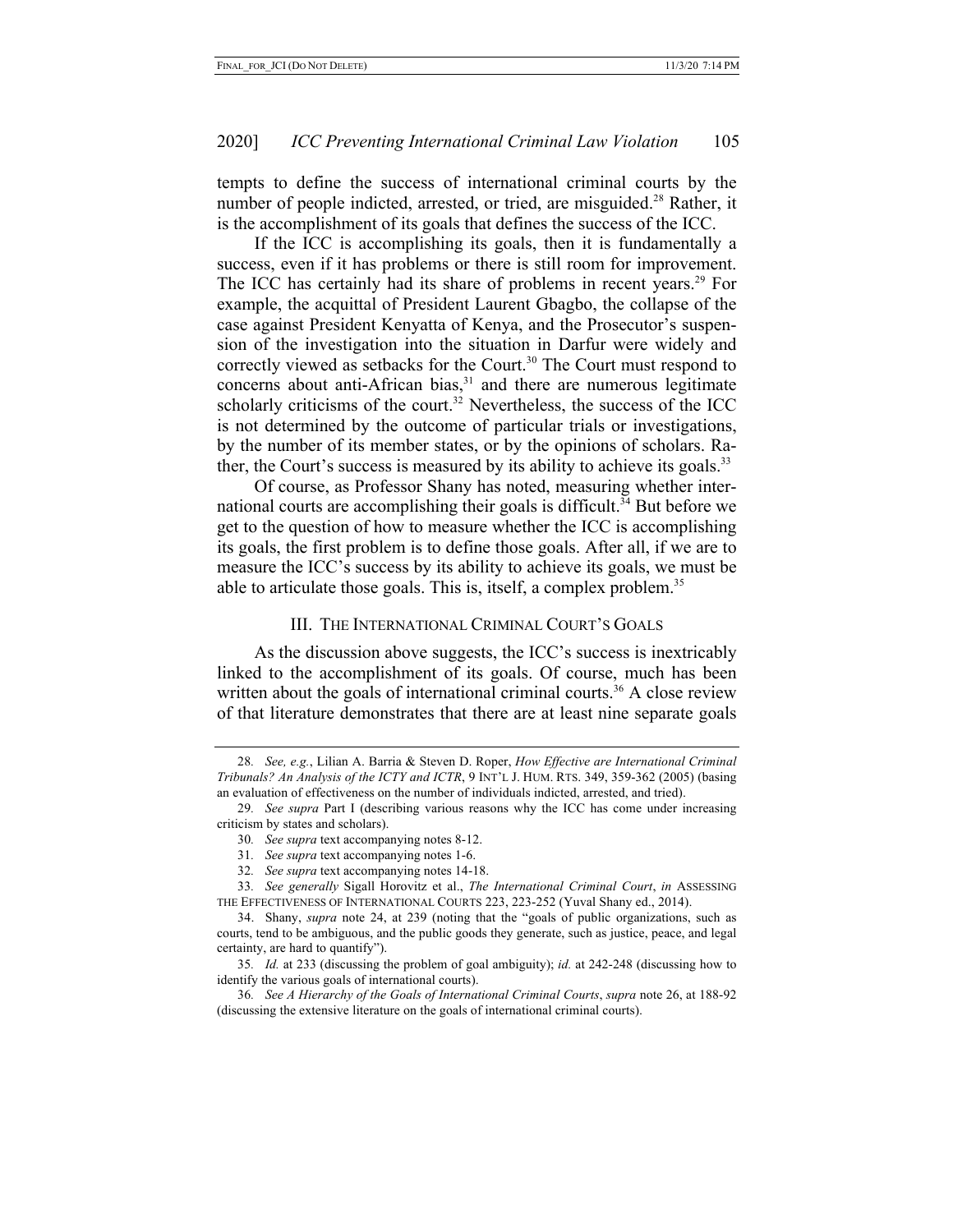that have been ascribed to international criminal courts.<sup>37</sup> Those goals are: 1) assigning responsibility for wrongs and punishing the guilty; 2) providing closure or redress for victims; 3) establishing a reliable historical record; 4) fostering post-conflict reconciliation; 5) expressing condemnation of abhorrent acts; 6) ending impunity; 7) preventing violations of international criminal law; 8) maintaining or restoring international peace and security; and 9) developing international criminal law.38 But, until recently, there had been no attempt to systematically evaluate the relative importance of these goals.<sup>39</sup> So how do we decide which goals matter most for the ICC's success?

In a recent article, entitled *A Hierarchy of the Goals of International Criminal Courts*, the author proposed a method for evaluating those goals and establishing a hierarchy amongst them. The article argued that the court should focus on those goals that have the highest expected value.40 The expected value of a goal is calculated as the benefit that would accrue if that goal were accomplished multiplied by the likelihood of it being accomplished.41 Using that methodology, it evaluated the goals most commonly ascribed to international criminal tribunals, including the  $ICC^{42}$ 

That analysis showed that the goal with the highest expected value is that of preventing violations of international criminal law.43 This is because of the enormous costs associated with serious violations of ICL.<sup>44</sup> Those costs are high because of the widespread and destructive nature of the violations. $45$  Serious violations of international criminal law (the kind that warrant the intervention of the International Criminal Court<sup>46</sup>) tend to take place during armed conflicts and are carried out by

41*. Id.*

- 43*. Id.* at 238-41.
- 44*. Id.* at 226-28.
- 45*. Id*.

<sup>37</sup>*. Id.* at 189-90.

<sup>38</sup>*. Id.*

<sup>39</sup>*. Id.* at 191-92.

<sup>40</sup>*. Id.* at 192 ("[T]he goal that yields the greatest expected value is the most important goal and the one that international tribunals should strive to achieve.").

<sup>42</sup>*. Id.* at 195-242.

<sup>46.</sup> The ICC only becomes involved when the violations are very serious. The ICC only has jurisdiction over aggression, war crimes, crimes against humanity and genocide. *See* Rome Statute, Arts. 6-8 *bis*. The Rome Statute describes these as "the most serious crimes of concern to the international community. *Id.* Art. 1. Moreover, for the ICC to exercise jurisdiction over a case, the underlying crimes must be "of sufficient gravity to justify" ICC involvement. *Id.* Art. 17(1)(d).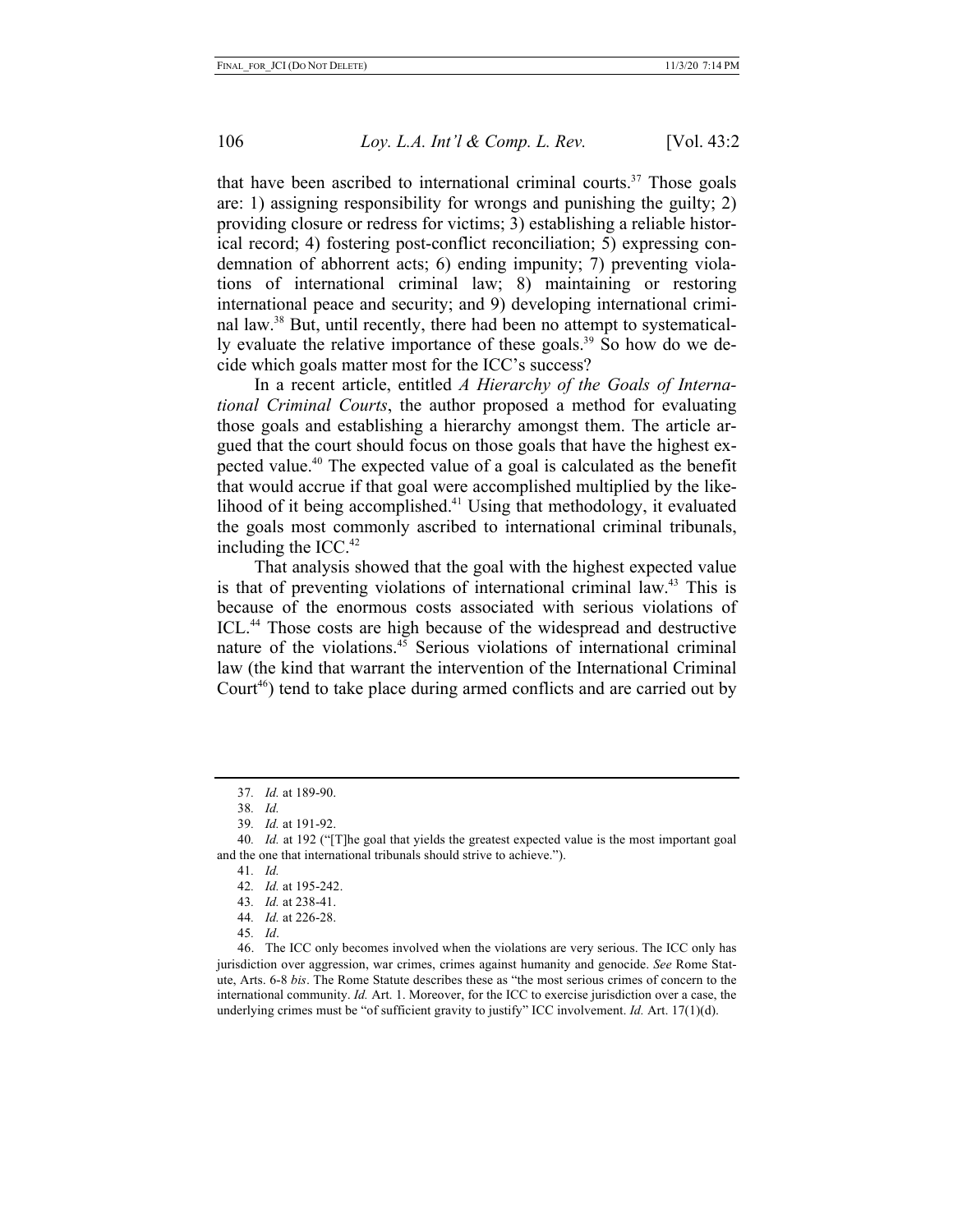hierarchically organized armed groups.<sup> $47$ </sup> The victims are usually civilians, often women and children.<sup>48</sup> Moreover, the number of victims is large, with the typical ICC investigation involving thousands of rapes and murders, hundreds of thousands to millions of people forcibly displaced, and widespread destruction of property and infrastructure.<sup>49</sup>

These violations have enormous costs for both individuals and societies. The costs for individual victims can include shock, loss of trust, guilt, temporary or permanent incapacity, financial loss, psychological effects, and significant social repercussions.<sup>50</sup> This is especially true of victims of physical and sexual violence, who tend to experience stronger effects that persist for longer periods.<sup>51</sup> Even those who are 'only' subjected to forcible displacement suffer significant harm.<sup>52</sup> Family members, friends, and colleagues of the victim also experience many of these effects.<sup>53</sup>

Serious violations of ICL also have enormous costs for the societies where they occur. These include costs associated with medical care, property loss, and loss of productivity.<sup>54</sup> Unsurprisingly, the sort of violence associated with violations of ICL—murder, rape and widespread property destruction—generates the largest societal costs.<sup>55</sup> Research on the costs of mass atrocities suggests that the costs of serious violations of ICL run from tens to hundreds of billions of dollars per conflict.<sup>56</sup>

50*. See* Joanna Shapland & Matthew Hall, *What Do We Know About the Effect of Crime on Victims?*, 14 INT'L REV. VICTIMOLOGY 175, 178 (2007).

51*. Id.* at 196–97.

55*. Id.* at 221-23 tbl. 2 & 3*.*

<sup>47</sup>*. See* Stuart Ford, *What Investigative Resources Does the International Criminal Court Need to Succeed?: A Gravity-Based Approach*, 16 WASH. U. GLOBAL STUD. L. REV. 1, 31-32 (2017).

<sup>48</sup>*. Id.* at 33.

<sup>49</sup>*. Id.* at 35; *see also id.* at 37 tbl.1.

<sup>52</sup>*. See, e.g.*, James M. Shultz et al., *Internally Displaced "Victims of Armed Conflict" in Colombia: The Trajectory and Trauma Signature of Forced Migration*, 16 CURRENT PSYCHIATRY REP. 1, 2 (2014) ("IDPs [internally displaced persons] experience extraordinary adversities, overt danger, and psychological distress throughout all phases along the trajectory of displacement, leading to chronic elevation of risks for victimization, physical ailments, and mental disorders.").

<sup>53</sup>*. See* Shapland & Hall, *supra* note 50, at 179.

<sup>54</sup>*. See* Nyantara Wickramasekera et al., *Cost of Crime: A Systematic Review*, 43 J. CRIM. JUST. 218, 218-20 (2015).

<sup>56.</sup> For example, one study concluded that the average cost of a civil war was somewhere between \$60 and \$250 billion. *See* Paul Collier et al., *The Security Challenge in Conflict-Prone Countries, in* GLOBAL CRISES, GLOBAL SOLUTIONS 58, 63-65 (Bjørn Lomborg ed., 2d ed. 2009); *see also* Hamid E. Ali, *Estimate of the Economic Cost of Armed Conflict: A Case Study from Darfur*, 24 DEF. & PEACE ECON. 503 (2012) (estimating the cost of the conflict in Darfur to be in the tens of billions of dollars); Humberto Lopez & Quentin Wodon, *The Economic Impact of Armed Conflict in Rwanda*, 14 J. AFR. ECONOMIES 586 (2005) (finding that the conflict in Rwan-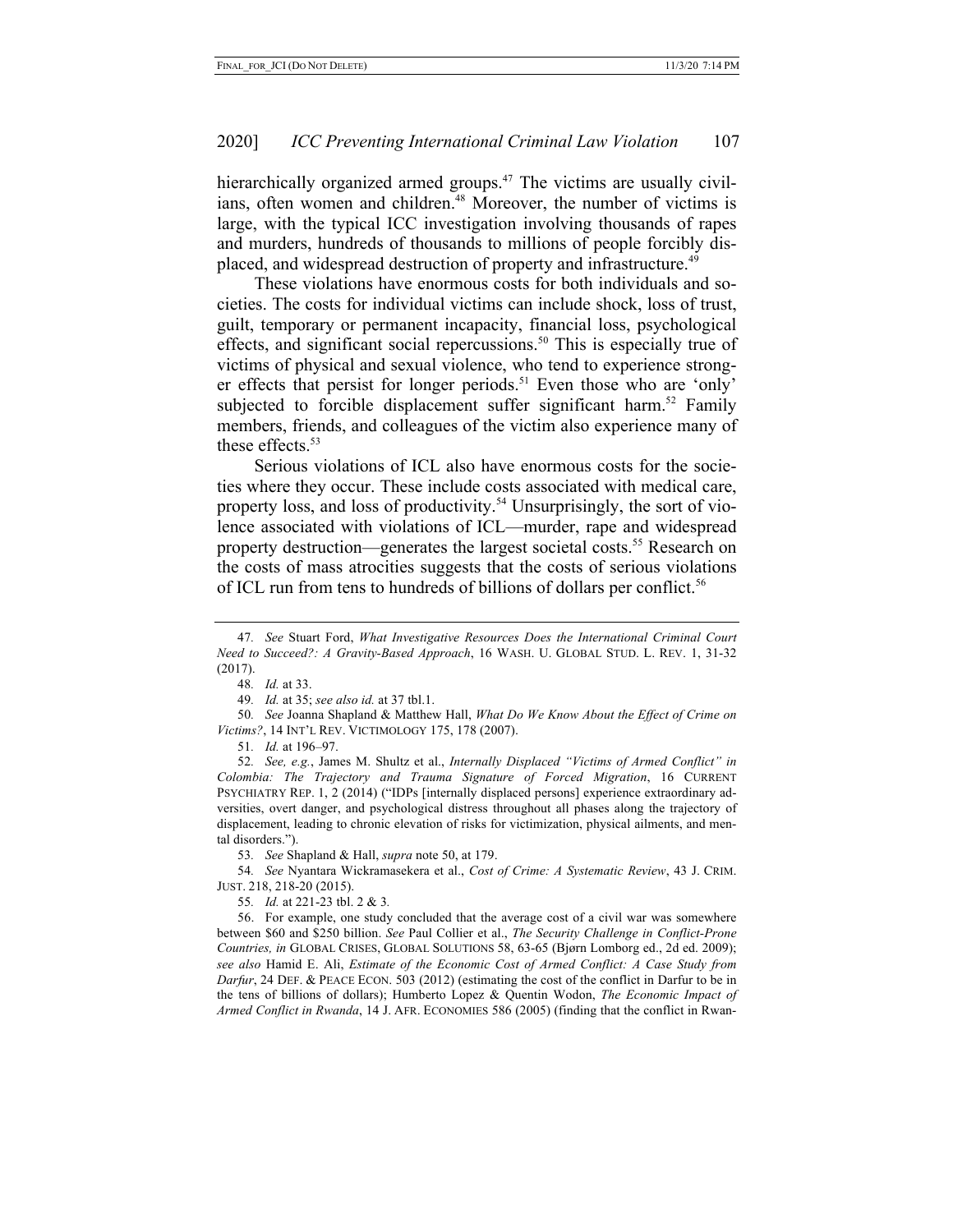As a result of the enormous individual and societal costs associated with serious violations of ICL, preventing those violations has enormous benefits.57 The costs associated with serious violations of ICL make prevention the most important goal of the ICC.<sup>58</sup> The ICC pursues other goals that have value too.<sup>59</sup> These include retribution, $60$  establishing a reliable historical record, $61$  and providing closure or redress for victims. $62$  But these other goals have significantly less expected value than violence prevention.<sup>63</sup> Thus, while the ICC seeks to accomplish a number of different goals, preventing violations is the most important of those goals. $^{64}$  As a result, the ICC's success will be largely be determined by whether it can prevent violations of international criminal  $law<sup>65</sup>$ 

#### IV. PREVENTING VIOLATIONS

A lot has been written about the ability of international criminal courts to prevent violations of international criminal law.<sup>66</sup> Some schol-

57*. A Hierarchy of the Goals of International Criminal Courts*, *supra* note 26, at 226-28.

59*. Id.* at 235 tbl. 2 (describing the value of the various goals ascribed to international criminal courts).

- 63*. Id.* at 235 tbl. 2.
- 64*. Id.* at 238-42.

65. *Id.* (For example, a court that provided retribution, established a reliable historical record, and provided closure for victims would probably not be considered a success if it failed to prevent violence. Conversely, a court that prevented violence would probably be considered a success even if it did not accomplish the other goals).

66*. See, e.g.*, Payam Akhavan, *Beyond Impunity: Can International Criminal Justice Prevent Future Atrocities?*, 95 AM. J. INT'L L. 7 (2001); James F. Alexander, *The International Criminal Court and the Prevention of Atrocities: Predicting the Court's Impact*, 54 VILL. L. REV. 1 (2009); Wippman, *supra* note 2; *see also* Margaret M. deGuzman, *Choosing to Prosecute: Expressive Selection at the International Criminal Court*, 33 MICH. J. INT'L L. 265, 280 (2012) (noting that prevention is often presented as a primary goal of international courts); *But see* Hyeran Jo

da reduced gross domestic product by twenty-five to thirty percent); Pieter Serneels & Marjike Verpoorten, *The Impact of Armed Conflict on Economic Performance: Evidence from Rwanda*, 59 J. CONFLICT RESOL. 555 (2015) (finding that the areas in Rwanda that had the worst violence also had the poorest subsequent economic performance); Sanjeev Gupta et al., *Fiscal Consequences of Armed Conflict and Terrorism in Low and Middle-Income Countries* (IMF, Working Paper No. WP/02/142, 2002); Alberto Abadie & Javier Gardeazabal, *The Economic Costs of Conflict: A Case Study of the Basque Country*, 93 AM. ECON. REV. 113 (2003); Anke Hoeffler & Marta Reynal-Querol, Measuring the Costs of Conflict 3 (Mar. 2003) (unpublished manuscript) (available at http://conflictrecovery.org/bin/2003 Hoeffler Reynal-Measuring the Costs of Conflict.pdf); Stergios Skaperdas, *The Costs of Organized Violence: A Review of the Evidence*, 12 ECON. GOVERNANCE 1 (2011); Nicholas Staines, *Economic Performance Over the Conflict Cycle* (IMF, Working Paper No. WP/04/95, 2004).

<sup>58</sup>*. Id.* at 238-41.

<sup>60</sup>*. Id.* at 196-97.

<sup>61</sup>*. Id.* at 197-201.

<sup>62</sup>*. Id.* at 201-07.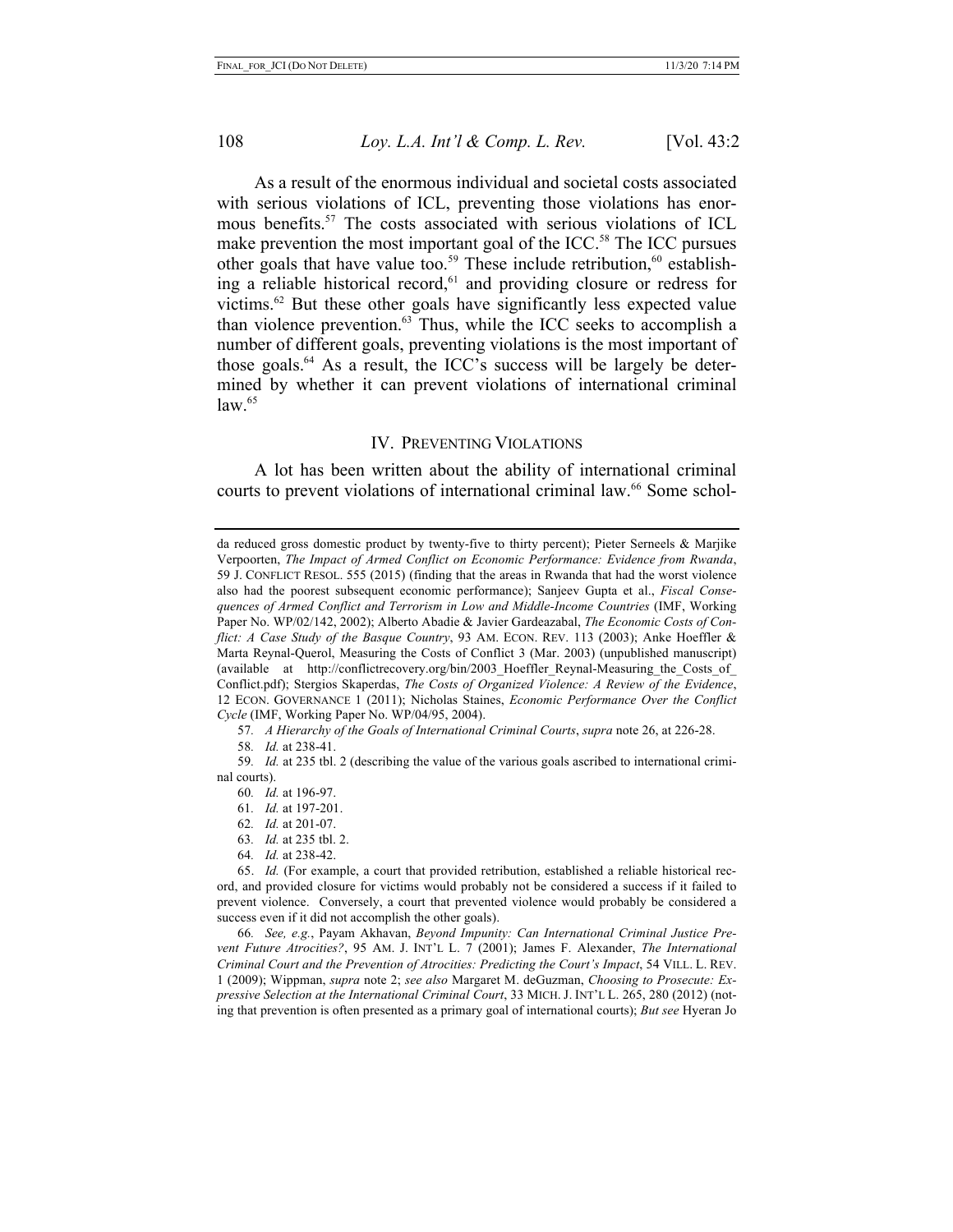ars, like Professor Akhavan, have argued that international courts can prevent violations.<sup>67</sup> Many others have expressed doubt about this.<sup>68</sup> As a result, the question of whether courts can prevent violations has been described by Professor deGuzman as "highly contested."69

But, the evidence for or against prevention was largely theoretical or anecdotal. For example, Professor Akhavan's approach was anecdotal (looking at a number of case studies),<sup>70</sup> while Professor Damaška's approach was theoretical (arguing that deterrence will not work because perpetrators are not rational actors).<sup>71</sup> Until fairly recently, there were no empirical studies of the Court's ability to prevent violence.<sup>72</sup> This lack

67*. See* Payam Akhavan, *Are International Criminal Tribunals a Disincentive to Peace?: Reconciling Judicial Romanticism with Political Realism*, 31 HUM. RIGHTS Q. 624, 625 (2009) (using case studies of indictments for leaders in Côte d'Ivoire, Uganda, and Sudan, Professor Akhavan argues that the ICC deters violence by raising the potential cost of it); *see also* William W. Burke-White, *Proactive Complementarity: The International Criminal Court and National Courts in the Rome System of International Justice*, 49 HARV. INT'L L. J. 53, 74 (2008) ("Some extant qualitative research studies suggest, for example, that certain ICC indictees were concerned about the prospect of ICC prosecution years before their indictment or arrest,") ("Paramilitaries have reportedly cited the Court's potential prosecution as part of their reasoning for relinquishing power"); Yvonne M. Dutton, *Enforcing the Rome Statute: Evidence of (Non)Compliance from Kenya*, 26 IND. INT'L & COMP. L. REV. 7, 19-22 (2016) (arguing that the ICC's indictments of senior Kenyan leaders following post-election violence in 2008 led those same leaders to use much less combative rhetoric during the next election and ultimately led to much more peaceful elections in 2013).

68*. See* Mirjan Damaška, *What is the Point of International Criminal Justice?*, 83 CHICAGO-KENT L. REV. 329, 344-45 (2008) (arguing that deterrence is unlikely to work for international crimes because the perpetrators are not rational actors and because there is a very low likelihood of punishment); Justin Levitt, *Developments in the Law - International Criminal Law* (Pt. 2): *The Promises of International Prosecution*, 114 HARV. L. REV. 1957, 1965 (2001) (noting that both Serbian and Kosovar forces engaged in violations of international criminal law in Kosovo in 1999 and that the ICTY was not able to prevent those violations despite having indicted numerous individuals for violations of international criminal law in the Balkans); deGuzman, *supra* note 66, at 307–08 (noting that many commentators are skeptical of the ability of international courts to deter criminal behavior for various reasons); Wippman, *supra* note 2, at 474 ("Unfortunately, the connection between international prosecutions and the actual deterrence of future atrocities is at best a plausible but largely untested assumption. Actual experience with efforts at deterrence is not encouraging."); *see also* Jo & Simmons, *supra* note 66, at 445-46 (listing scholars who have argued that the ICC cannot prevent violations).

69*. See* deGuzman, *supra* note 66, at 270.

70*. See* Akhavan, *supra* note 67 (reviewing case studies of the impact of international tribunals).

71*. See* Damaška, *supra* note 68 (arguing that deterrence will not work because perpetrators are not rational actors).

72*. See* Sigall Horovitz et al., *supra* note 33, at 228 ("The claim that international criminal adjudication can generate deterrence is difficult to prove or measure empirically . . .."); *id.* at 248 ("The literature about the ICC includes very few empirical studies about the Court's actual outcomes."); Benjamin Appel, *In the Shadow of the International Criminal Court: Does the ICC* 

<sup>&</sup>amp; Beth A. Simmons, *Can the International Criminal Court Deter Atrocity?*, 70 INT'L ORG. 443, 445–46 (2016) (listing scholars who have argued that the ICC cannot prevent violations).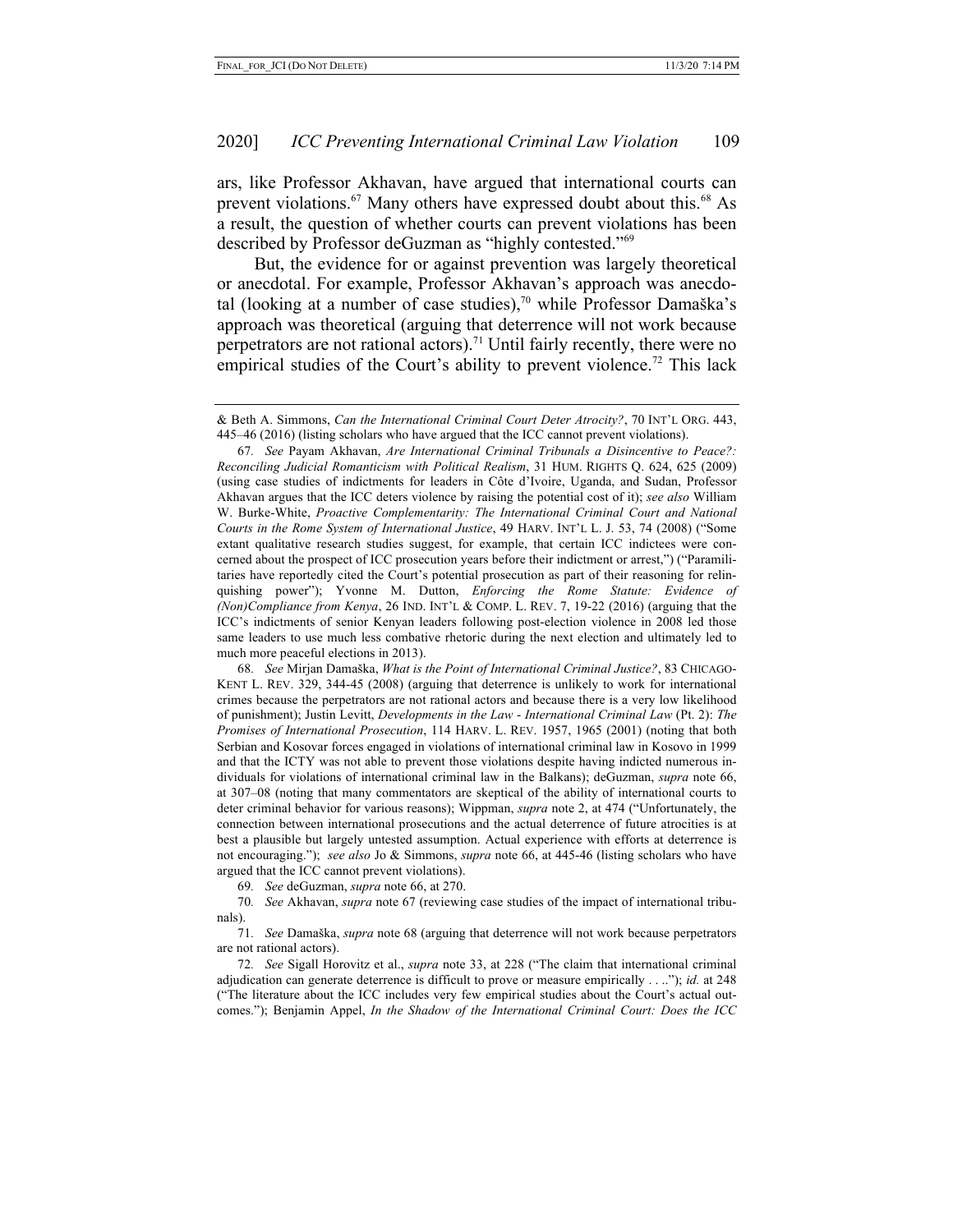of empirical studies was unfortunate because much could be learned by taking a data-driven approach to the problem.<sup>73</sup> As a result, it was hard to draw firm conclusions about the Court's success.<sup>74</sup> For example, Horovitz et al. were unable to predict whether the ICC could succeed, largely due to the lack of data.<sup>75</sup>

In the last couple of years, however, a series of articles have begun to empirically test whether international courts can prevent violations of ICL. These include articles by Professor Hillebrecht,<sup>76</sup> Professor Meernik,<sup>77</sup> Professors Jo and Simmons,<sup>78</sup> Professor Dancy et al.,<sup>79</sup> and Professor Appel.<sup>80</sup> These empirical articles represent a significant advance in our understanding of the ICC's effect on violations of international criminal law. Each article will be discussed in one of the subparts below. Subpart F below synthesizes their findings.

### *A. Reducing Violence in Libya (Professor Hillebrecht)*

In a 2016 article, Professor Hillebrecht explored the effect of the ICC's involvement in Libya on civilian deaths. ${}^{81}$  The conflict in Libya began in February 2011 as people took to the streets to protest the rule of Muammar Qaddafi.<sup>82</sup> The protests quickly morphed into a conflict

74*. See* Appel, *supra* note 72, at 6 (noting that detractors and supporters of the ICC had both made "compelling claims about the ICC's effectiveness" but that the debate could not be resolved because "they have failed to adequately test" those claims).

75*. See* Sigall Horovitz et al., *supra* note 33, at 252 ("The mixed indicators regarding prospective goal attainment are not resolved by analysis of the Court's performance. The data available to date on this issue are partial in scope.").

76*. See* Courtney Hillebrecht, *The Deterrent Effects of the International Criminal Court: Evidence from Libya*, 42 INT'L INTERACTIONS 616 (2016).

77*. See* James Meernik, *The International Criminal Court and the Deterrence of Human Rights Atrocities*, 17 CIVIL WARS 318 (2015).

78*. See* Jo & Simmons, *supra* note 66.

- 80*. See* Appel, *supra* note 72.
- 81*. See* Hillebrecht, *supra* note 76.
- 82*. Id.* at 619.

*Deter Human Rights Violations?*, 62 J. CONFLICT RESOL. 3, 4 (2016) ("[T]here is a lack of empirical research examining whether the Court has fulfilled its mandate and prevented gross human rights abuses.").

<sup>73</sup>*. See* Geoff Dancy & Florencia Montal, *From Law* versus *Politics to Law* in *Politics: A Pragmatist Assessment of the ICC's Impact*, 32 AM. U. INT'L L. REV. 645, 660 (2017) ("One of the only ways to draw inferences about conflict prevention is to compare a wide range of data. Cross-national analysis can help us see what is not apparent in specific case studies."); *see also id.* at 672-73 (noting the shortcomings of focusing on the outcomes of specific instances of violence rather than systematically looking at patterns of violence at a global level).

<sup>79</sup>*. See* Geoff Dancy and Eric Wiebelhaus-Brahm, *The impact of criminal prosecutions during intrastate conflict*, 55 J. PEACE RESEARCH 47 (2018); Dancy and Montal *supra* note 4; Geoff Dancy, *Searching for Deterrence at the International Criminal Court*, 17 INT'L CRIM. L. REV. 625 (2017).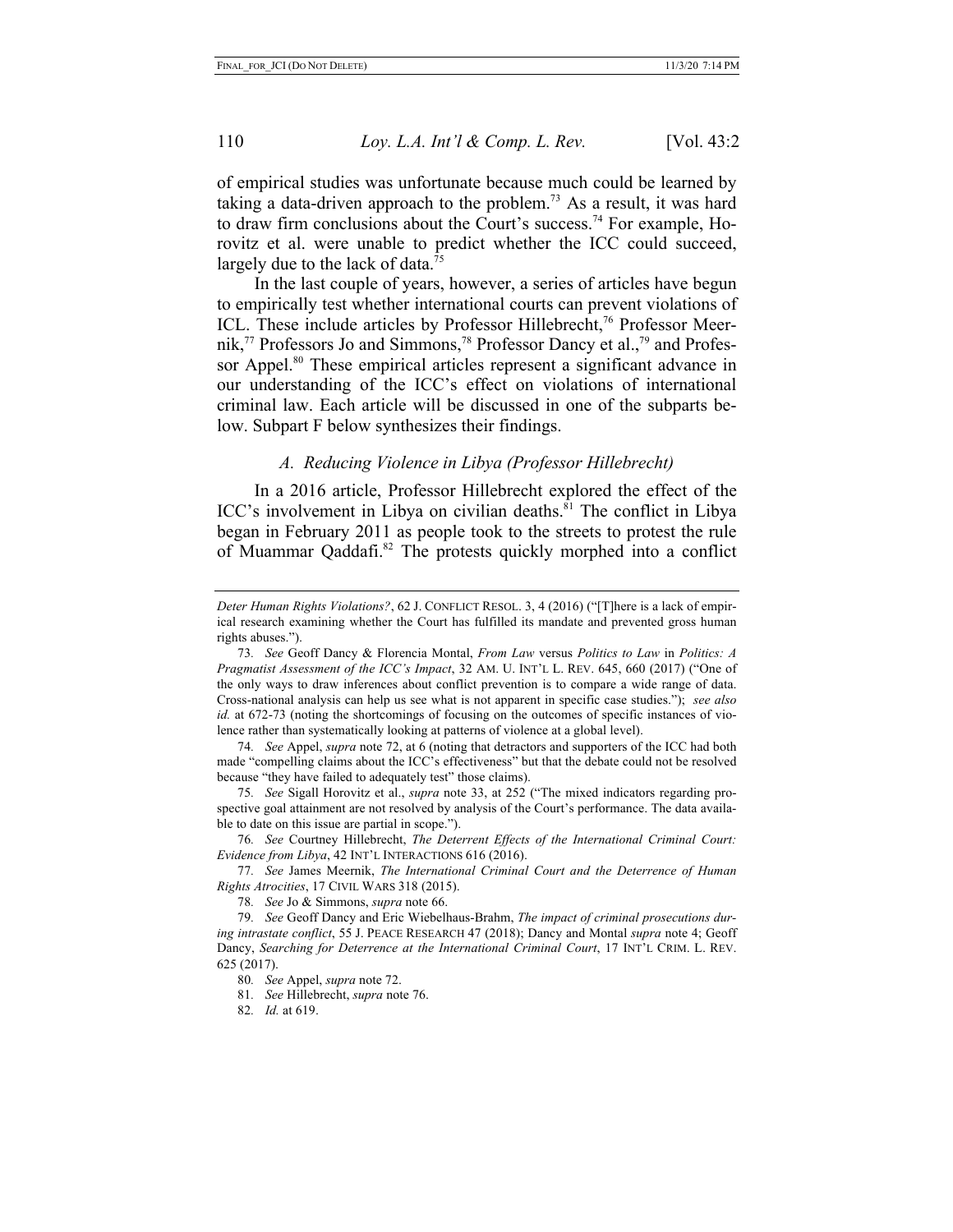between armed forces loyal to Qaddafi and rebel forces.<sup>83</sup> The conflict was marked by attacks by government forces that left thousands of civilians dead.<sup>84</sup> The international community quickly became involved and the Security Council referred the situation to the ICC for investigation.85 The ICC subsequently took a number of actions related to the Libyan conflict, including opening a formal investigation, assigning the matter to a chamber, requesting the issuance of arrest warrants, and issuing arrest warrants against Libyan government officials.<sup>86</sup>

Professor Hillebrecht's article explores the effect of those ICC actions on the level of violence in Libya. She hypothesized that if ICC intervention prevents violence then one would expect to see the level of violence in Libya decrease in the aftermath of ICC action.<sup>87</sup> She tested this hypothesis using a statistical model that analyzed whether the civilian death toll decreased in the immediate aftermath of ICC action.<sup>88</sup> Professor Hillebrecht controlled for several variables that are known to affect the civilian death rate; including the intensity of the conflict between the Libyan government and the rebels, the North Atlantic Treaty Organization's ("NATO") military intervention, and the intensity of global news coverage.<sup>89</sup>

She found that civilian death tolls did decrease in the aftermath of ICC intervention.<sup>90</sup> "The results of this analysis suggest that the ICC's involvement in Libya had a negative and statistically significant effect on the number of fatalities."91 And, this effect was cumulative. The more action the ICC took, the lower the rate of civilian fatalities.<sup>92</sup> Of course, ICC involvement did not stop the violence against civilians, but it did correlate with a statistically significant reduction in that vio $l$ ence. $93$ 

- 89*. Id*. at 629-31 (describing the control variables).
- 90*. Id.* at 632.
- 91*. Id.*

<sup>83</sup>*. Id.; see also* Stuart Ford, *The Gravity of ICC Investigations Carried Out Between 2002 and 2015*, 14-15 (Feb. 6, 2015) (available at https://papers.ssrn.com/sol3/papers.cfm?abstract\_id= 2101764).

<sup>84</sup>*. See* Hillebrecht, *supra* note 76, at 619-20.

<sup>85.</sup> *See* S.C. Res. 1970, ¶ 4 (Feb. 26, 2011).

<sup>86</sup>*. See* Hillebrecht, *supra* note 76, at 629.

<sup>87</sup>*. Id.* at 628 ("Action at the ICC will lead to a decrease in the violence committed during a conflict, particularly government-sponsored killing of civilians.").

<sup>88</sup>*. Id.* at 628-32 (describing the model and the data).

<sup>92</sup>*. Id.* (discussing the results of Model 5, which tested for the cumulative effect of ICC intervention).

<sup>93</sup>*. Id.; see also* Hillebrecht, *supra* note 76, at 634-36 (showing the expected impact of various ICC actions on daily civilian death tolls).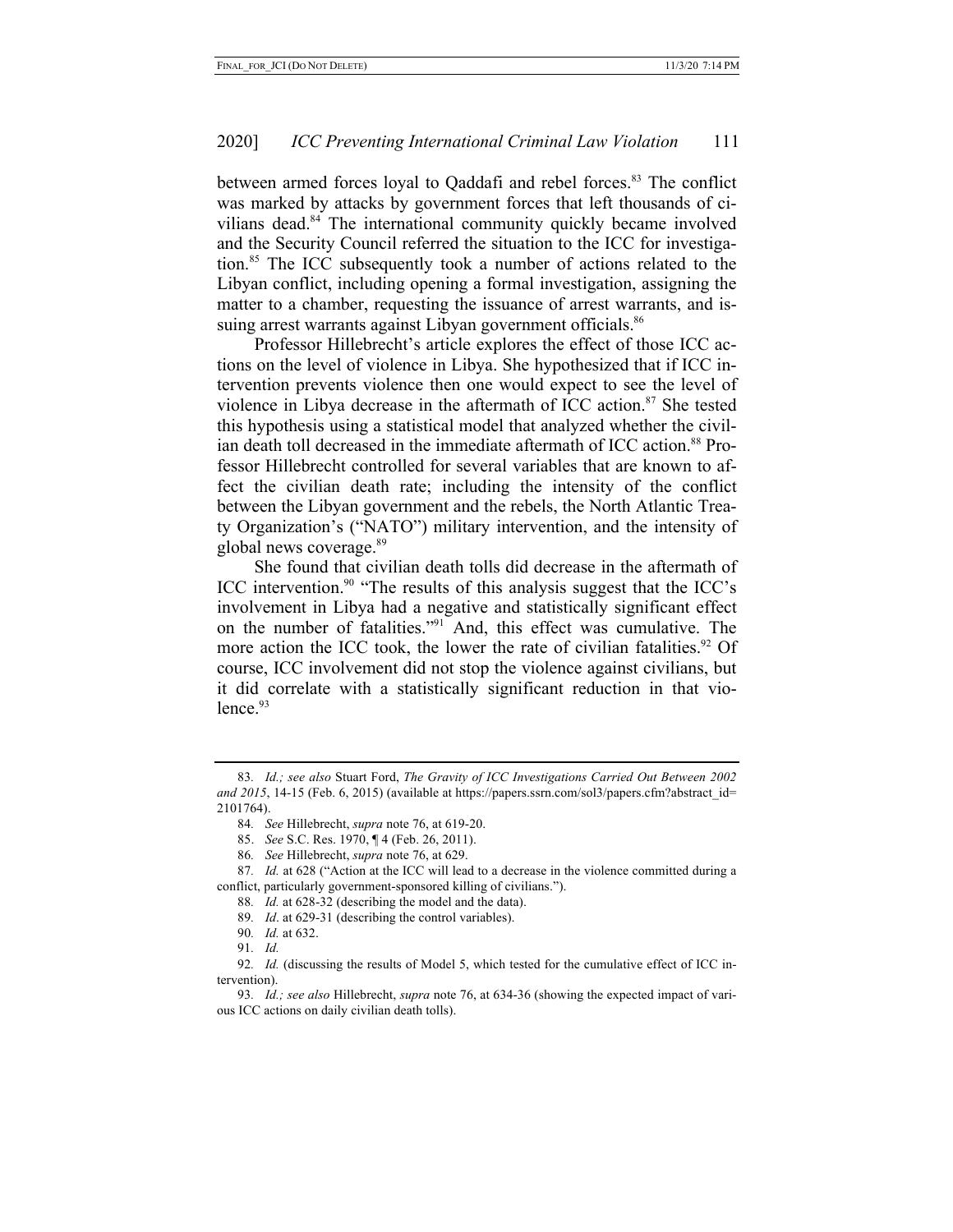Professor Hillebrecht cautions that, in some ways, Libya represents an ideal situation for testing the ICC's impact because it did not act alone in Libya.<sup>94</sup> The ICC's involvement took place in the context of a significant contemporaneous military intervention by NATO.<sup>95</sup> Theoretically, one would expect the ICC to be most effective when it is supported by other international actors.<sup>96</sup> So, it is not clear if Professor Hillebrecht's findings can be generalized to situations when the ICC acts alone.97 Nevertheless, her work provides evidence that ICC intervention does prevent violence, at least in some circumstances.

# *B. The Effect of Ratifying the Rome Statute on Human Rights Compliance (Professor Meernik)*

In 2015, Professor Meernik looked at the effect of ratification of the Rome Statute on state behavior.<sup>98</sup> He did this against the backdrop of a body of literature, which found that ratification of human rights treaties generally does little to improve state compliance with human rights obligations. <sup>99</sup> But, he argued that the ICC may be in a better position than other human rights treaties to encourage compliance because it has stronger enforcement mechanisms.<sup>100</sup>

His model included data on all non-Organization for Economic Cooperation and Development ("OECD") states. <sup>101</sup> The OECD states were excluded from the sample because "they are the most likely to be predisposed to abide by the rule of law and avoid human rights violations" and Professor Meernik was concerned their inclusion might bias the findings in favor of the  $ICC.^{102}$  He also controlled for several variables that might affect human rights compliance, including commitment to the rule of law, the strength of democracy, the potential for ethnic conflict, and per capita gross national product. 103

First, Professor Meernik found that states with a strong commitment to the rule of law had higher levels of human rights protection, fewer instances of human rights abuse, and fewer episodes of internal

<sup>94</sup>*. Id*. at 637-38.

<sup>95</sup>*. Id.* at 622.

<sup>96</sup>*. Id.* at 625; *see also* Ford, *supra* note 47, at 63 (noting the importance of international support to the ICC).

<sup>97</sup>*. See* Hillebrecht, *supra* note 76, at 637-638.

<sup>98</sup>*. See generally* Meernik, *supra* note 77.

<sup>99</sup>*. Id.* at 320-21.

<sup>100</sup>*. Id.* at 322 (noting the independent authority of the ICC Prosecutor to open investigations as well as the authority of the Security Council to refer matters to the ICC).

<sup>101</sup>*. Id.* at 333.

<sup>102</sup>*. Id.*

<sup>103</sup>*. Id.* at 327-29.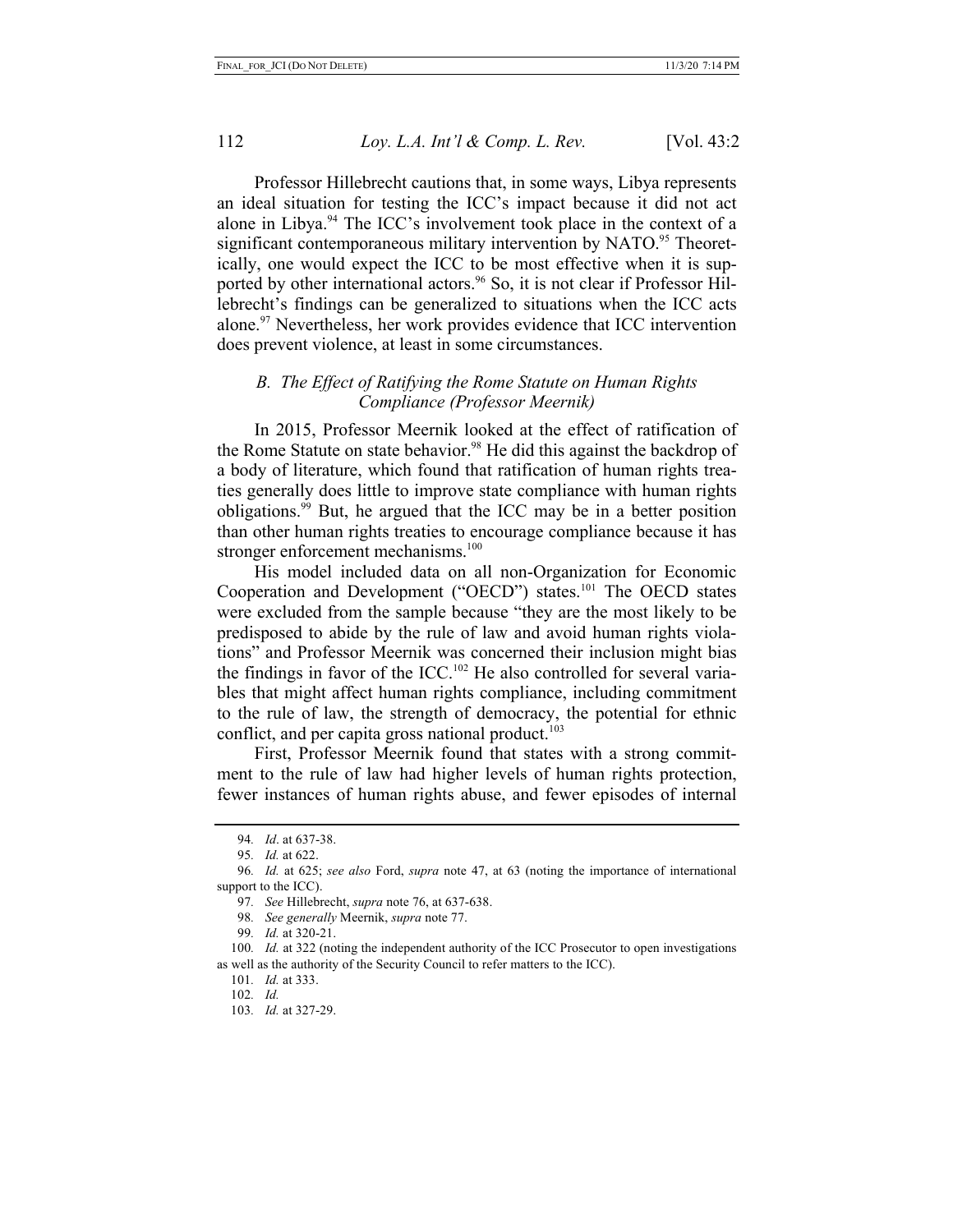violence.<sup>104</sup> This is not particularly surprising.<sup>105</sup> But, he also found that the ICC had an impact independent of the state's underlying commitment to the rule of law. States that demonstrated a commitment to the ICC, for example by enacting domestic legislation to implement the state's obligations under the Rome Statute, also had higher levels of human rights protection, fewer human rights abuses, and fewer instances of internal violence.<sup>106</sup> The effect sizes<sup>107</sup> for ICC commitment were, on average, a quarter of those for the rule of law, which suggests that commitment to the rule of law is a stronger predictor of compliance with human rights obligations.<sup>108</sup> Nevertheless, ICC support was also a statistically significant predictor of human rights compliance.

Ultimately, states that exhibited a strong commitment to the ICC had less political violence than countries with a similar commitment to the rule of law but a weaker commitment to the  $ICC.^{109}$  Professor Meernik also found that states with a strong commitment to the ICC were less likely to be the subject of ICC investigations.<sup>110</sup> Ultimately, he concluded that his findings indicate "that the ICC can exercise a deterrent impact."<sup>111</sup>

### *C. The Effect of the ICC on Civilian Deaths (Professors Jo and Simmons)*

In a 2016 article, Professors Jo and Simmons investigated the effect of the ICC on violence against civilians across a wide range of

<sup>104</sup>*. Id.* at 330-33.

<sup>105</sup>*. Id.* at 326-27 (hypothesizing that states that have a strong domestic commitment to the rule of law will be less likely to have human rights abuses).

<sup>106</sup>*. Id.* at 333.

<sup>107.</sup> Effect size refers to the magnitude of the effect of an explanatory variable on the outcome variable. Effect size is important because a variable that is statistically significant but has a small effect size has only a small effect on the outcome variable even though that effect is detectable and unlikely to be the result of chance, whereas a variable that is statistically significant and has a large effect size has a much larger impact on the outcome variable.

<sup>108</sup>*. Id*. at 330-32 (The effect size of the variables can be found in Tables 1, 2, and 3. The ratios of the effect size of the rule of law to ICC support are .251 in Table 1, .311 in Table 2, and .202 in Table 3).

<sup>109</sup>*. Id.* at 333 ("States that demonstrate further commitment to the ICC by enacting domestic legislation that provides for national prosecution of international crimes; by ratifying the Agreement on Privileges and Immunities for the ICC; and by refraining from concluding a bilateral immunity agreement with the United States are more likely to have better human rights records and be involved in less internal violence").

<sup>110</sup>*. Id.* at 334-35.

<sup>111</sup>*. Id.* at 333.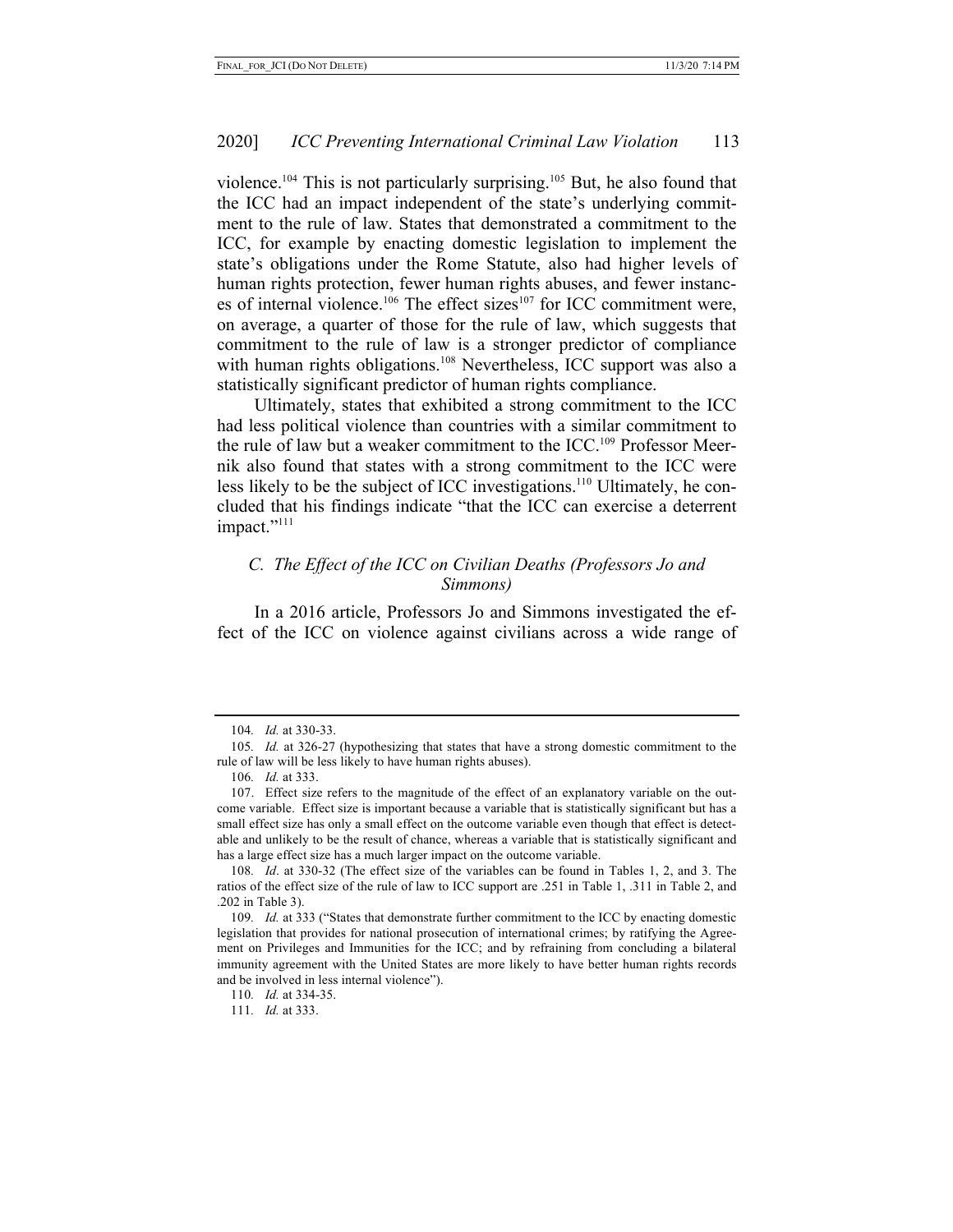countries and covering a period of more than twenty years.<sup>112</sup> They looked for effects on civilian violence stemming from: 1) ratification of the Rome Statute; 2) the number of ICC actions (preliminary investigations, investigations, arrest warrants, etc.) in a given year; and 3) the presence of a domestic statute criminalizing war crimes, crimes against humanity and genocide.<sup>113</sup> They also controlled for a number of variables that are expected to affect the number of civilian deaths, including commitment to the rule of law, regime type, whether there was an ongoing civil war, and states' preferences for peace and justice.<sup>114</sup>

Professors Jo and Simmons began by exploring the effects of the ICC on government forces. In some ways, the results are not surprising. They found that a commitment to the rule of law decreased civilian deaths while an ongoing civil war increased civilian deaths.<sup>115</sup> But, more importantly, they found that each of the ICC variables independently decreased civilian deaths by a statistically significant amount.<sup>116</sup> Thus, ratifying the Rome Statute, increasing ICC activity, and adopting a domestic statute criminalizing international crimes are associated with a decrease in civilian killings.<sup>117</sup> Strikingly, the ICC-related effect sizes exceeded the effect sizes for the rule of law variable, which suggests that the ICC had a larger effect on government-sponsored killings than that government's underlying commitment to the rule of law.118 To put it another way, Professors Jo and Simmons estimate that ICC ratification reduces the rate of government-sponsored killings by nearly fiftypercent. $119$ 

They also looked at how the ICC affected civilian deaths caused by rebel groups. They found that the ICC does not affect rebel groups as much as governments.<sup>120</sup> For one thing, ratification of the Rome Statute had no statistically significant effect on rebels.<sup>121</sup> But, Professors Jo and

<sup>112</sup>*. See* Jo & Simmons, *supra* note 66, at 455-56 (Their sample included all countries since 1945 that experience a civil war. This resulted in data on 101 countries, with countries coming from Africa, the Americas, Asia, and Europe. The data covered the period from 1989 to 2011).

<sup>113</sup>*. Id.* at 457-58 (describing the independent variables).

<sup>114</sup>*. Id.* at 458-59 (describing the control variables).

<sup>115</sup>*. Id.* at 461.

<sup>116</sup>*. Id.*

<sup>117</sup>*. Id.* at 460-63.

<sup>118</sup>*. Id.* at 461. For each of the first three models, the effect size of the ICC-related variable exceeds the effect size of the rule of law variable.

<sup>119</sup>*. Id.* at 460; *see also id.* at 466 ("Collectively, the evidence is highly suggestive that the ICC has influenced government tactics when it comes to civilian violence.").

<sup>120</sup>*. Id*. at 470.

<sup>121</sup>*. Id.* at 467. The variable for ICC ratification is not statistically significant in either Model 1 or 4. Statistical significance is a term used to indicate that an association between an explanatory variable and the outcome variable is unlikely to be the result of chance. Typically, if an asso-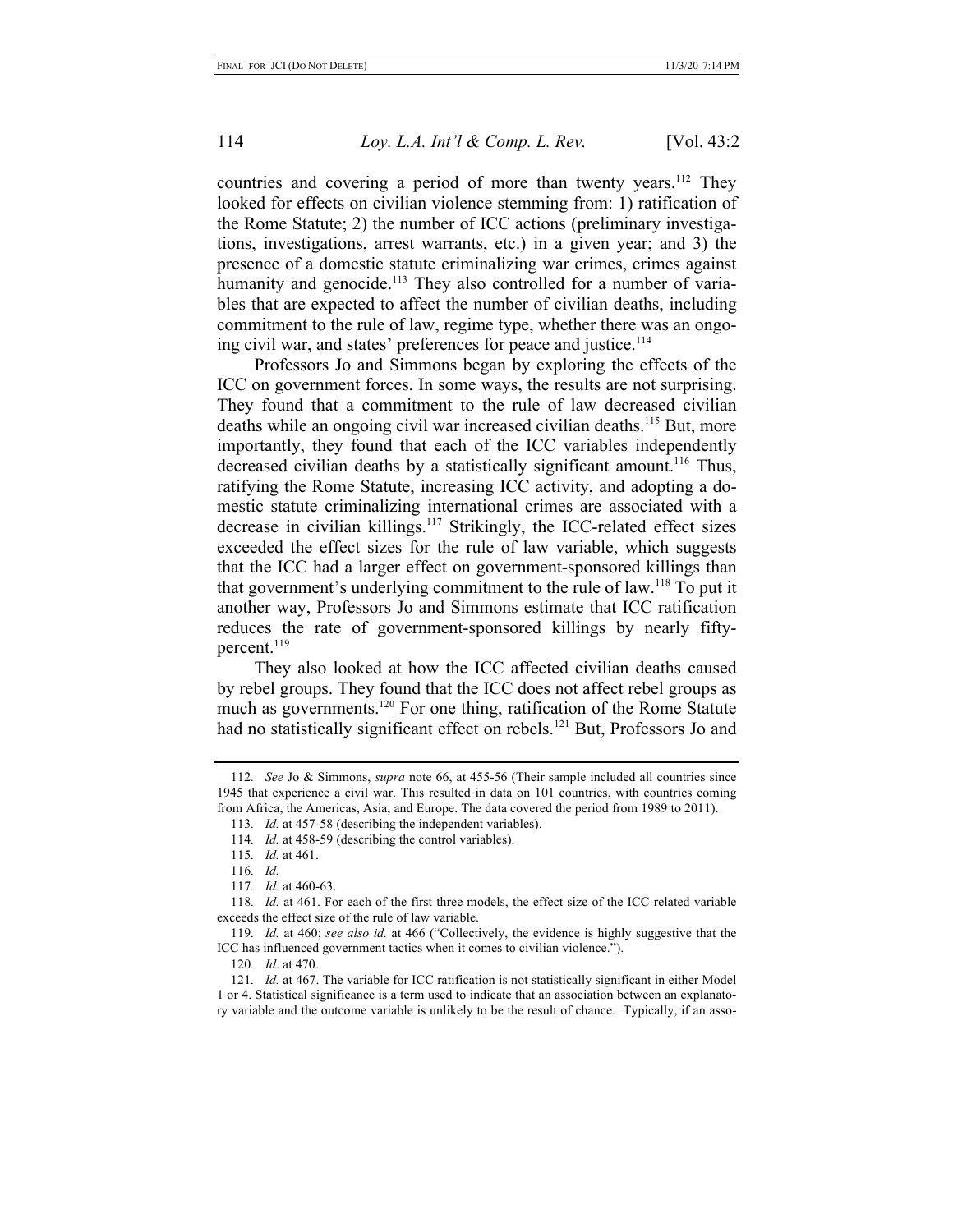Simmons found that ICC actions (like opening investigations, issuing warrants, and conducting trials) did reduce rebel-sponsored civilian killings and the results were statistically significant.<sup>122</sup> They interpret this to mean that rebel groups do not respond to ratification of the Rome Statute but do take notice and change their behavior when the ICC becomes directly involved.<sup>123</sup> However, even when the ICC reduces violence by rebel groups, the size of that effect is smaller than with governments. Whereas the influence of the ICC reduced government-sponsored killings by nearly fifty percent, $124$  it reduced rebel-sponsored killings by only about twenty percent.<sup>125</sup>

Professors Jo and Simmons attribute the smaller effect of the ICC on rebel groups to the nature of those groups.<sup>126</sup> Rebels are not directly responsible to any constituency, their crimes may be harder to investigate, rebels are often hard to apprehend, and they may be less aware of and have a weaker commitment to international law and international norms.127 Nevertheless, the ICC can still reduce the violence associated with rebels. $128$ 

## *D. Conflict Termination (Professor Dancy et al.)*

In recent years, Professor Dancy has written a series of articles exploring the effect of international criminal trials, both on his own and with other collaborators. In a 2017 article, he explored the deterrent effect of the ICC.129 He made a number of findings. First, states that ratified the Rome Statute during the course of a conflict were more likely to end that conflict through negotiations than other states.<sup>130</sup> Second, conflicts in which the ICC intervened were shorter than conflicts in which

129*. See* Geoff Dancy, *Searching for Deterrence at the International Criminal Court*, 17 INT'L CRIM. L. REV. 625 (2017).

ciation has a p value of less than 0.05, then the association is described as statistically significant. A p value of less than 0.05 indicates that there is less than a 5% chance that the association is the result of random chance (i.e., it represents a greater than 95% chance that the association between the explanatory and outcome variable is real).

<sup>122</sup>*. Id.* The variable for ICC actions is statistically significant in both Model 2 and 4.

<sup>123</sup>*. Id.* at 468 ("Rebels do not respond to legal change alone; they are much more impressed with action.").

<sup>124.</sup> *See supra* text accompanying note 98.

<sup>125.</sup> Jo & Simmons, *supra* note 66, at 468 (noting that their data showed that ICC action would deter 17 out of every 100 rebel-sponsored civilian deaths).

<sup>126</sup>*. Id*. at 467-68.

<sup>127</sup>*. Id.* at 466.

<sup>128</sup>*. Id.* at 470 ("Rebels are harder to deter than governments. Nonetheless, even rebels appear to significantly reduce intentional civilian killing when the ICC has signaled its determination to prosecute.").

<sup>130</sup>*. Id.* at 638; *see also* Dancy and Montal, *supra* note 73, at 662.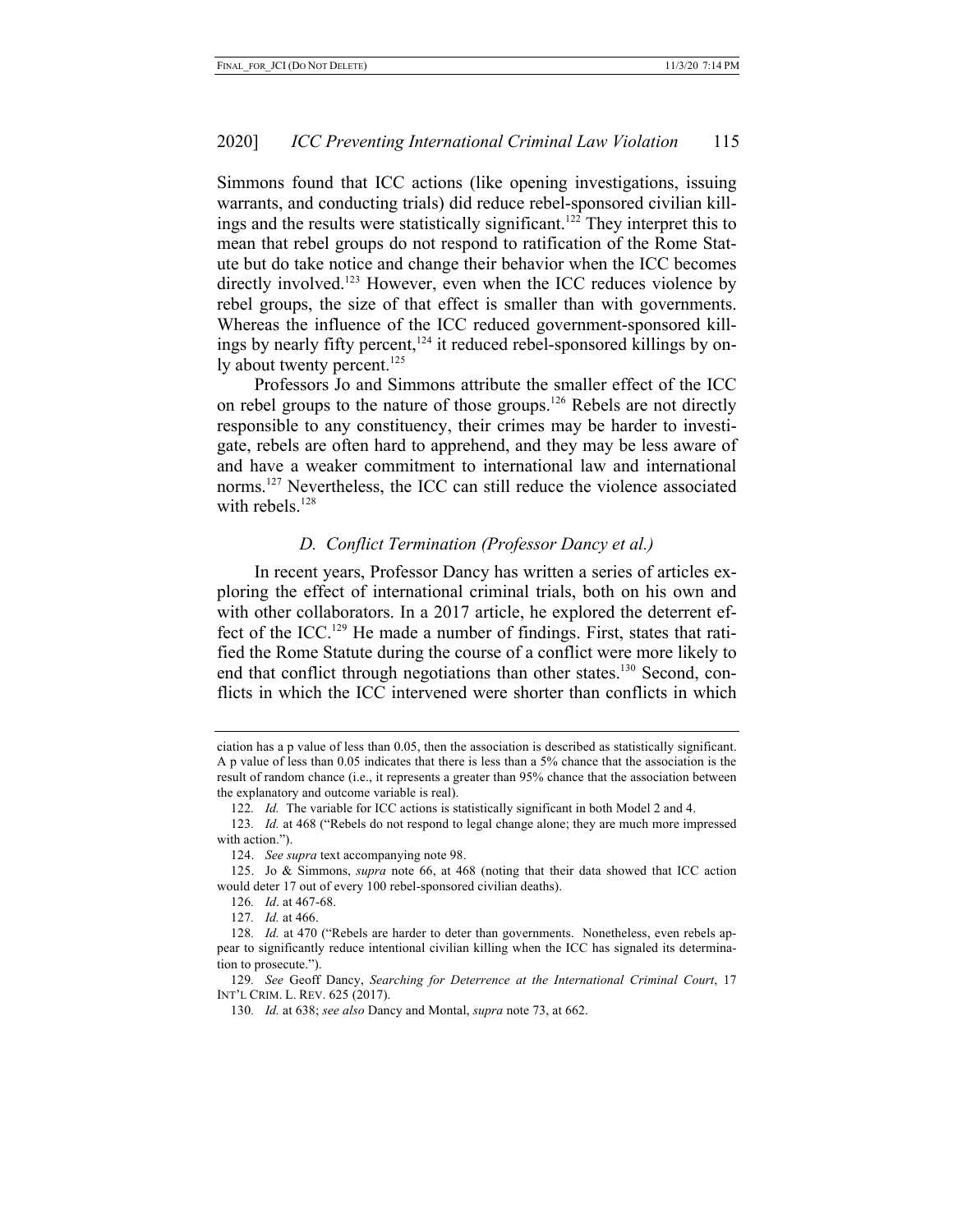the ICC did not intervene  $(2.05$  years versus  $3.41$  years).<sup>131</sup> The latter finding, although intriguing, was not statistically significant.<sup>132</sup> He concluded that this was "suggestive evidence" that joining the ICC encouraged parties to reach negotiated settlements of conflicts.<sup>133</sup> At the same time, Professor Dancy acknowledged that the presence of the ICC was just one factor that could result in conflict termination, so it was not possible to draw firm conclusions from his results.<sup>134</sup>

He also looked at one-sided violence against civilians in countries that were the subject of ICC investigations.<sup>135</sup> He found that violence decreased after ICC intervention in four of those situations (the Democratic Republic of the Congo, Sudan, Uganda, and Libya), while violence increased in only two of them (the Central African Republic and Nigeria).136 In three cases (Kenya, Côte d'Ivoire, and Mali), there was no trend in the violence after the ICC intervened.137 He viewed these finding as warranting "cautious optimism" that the ICC could deter violence because violence decreased after ICC intervention more often than it increased.<sup>138</sup>

Finally, he looked at the rate at which new conflicts began in ICC members states versus non-members.<sup>139</sup> The results showed that ICC members states were significantly less likely to become involved in new conflicts than non-members.<sup>140</sup> Ultimately, he concluded that there was no evidence that the ICC obstructed peace or prolonged conflicts and that there was some evidence that it shortened conflicts and reduced violence.141

139*. Id.* at 651-652.

<sup>131</sup>*. See* Dancy, *supra* note 129, at 643.

<sup>132</sup>*. Id.* Professor Dancy reported a p-value of .263. *Id.* at fn. 76. This is roughly equivalent to a 1 in 4 chance that the result is simply random chance. Of course, that also means there is a roughly 3 in 4 chance it is a real result. As more data become available it will probably be possible to clarify this finding.

<sup>133</sup>*. Id.* at 638.

<sup>134</sup>*. Id.* at 643 ("While the record indicates that violent rebel groups are generally active for less time following ICC intervention than they are in other cases, it could be that too many other factors contribute to conflict termination – so many that ICC involvement does not have a generalizable effect.").

<sup>135</sup>*. Id.* at 647.

<sup>136</sup>*. Id.* at 648.

<sup>137</sup>*. Id.*

<sup>138</sup>*. Id.*

<sup>140</sup>*. Id.* at 652; *see also* Dancy and Montal, *supra* note 73, at 677.

<sup>141</sup>*. See* Dancy, *supra* note 129, at 654 ("[T]his is a substantial finding because the Court does not have an overall negative effect. Though the ICC has received a good deal of criticism for its involvement in conflict zones, if anything, its effect is on average slightly positive.").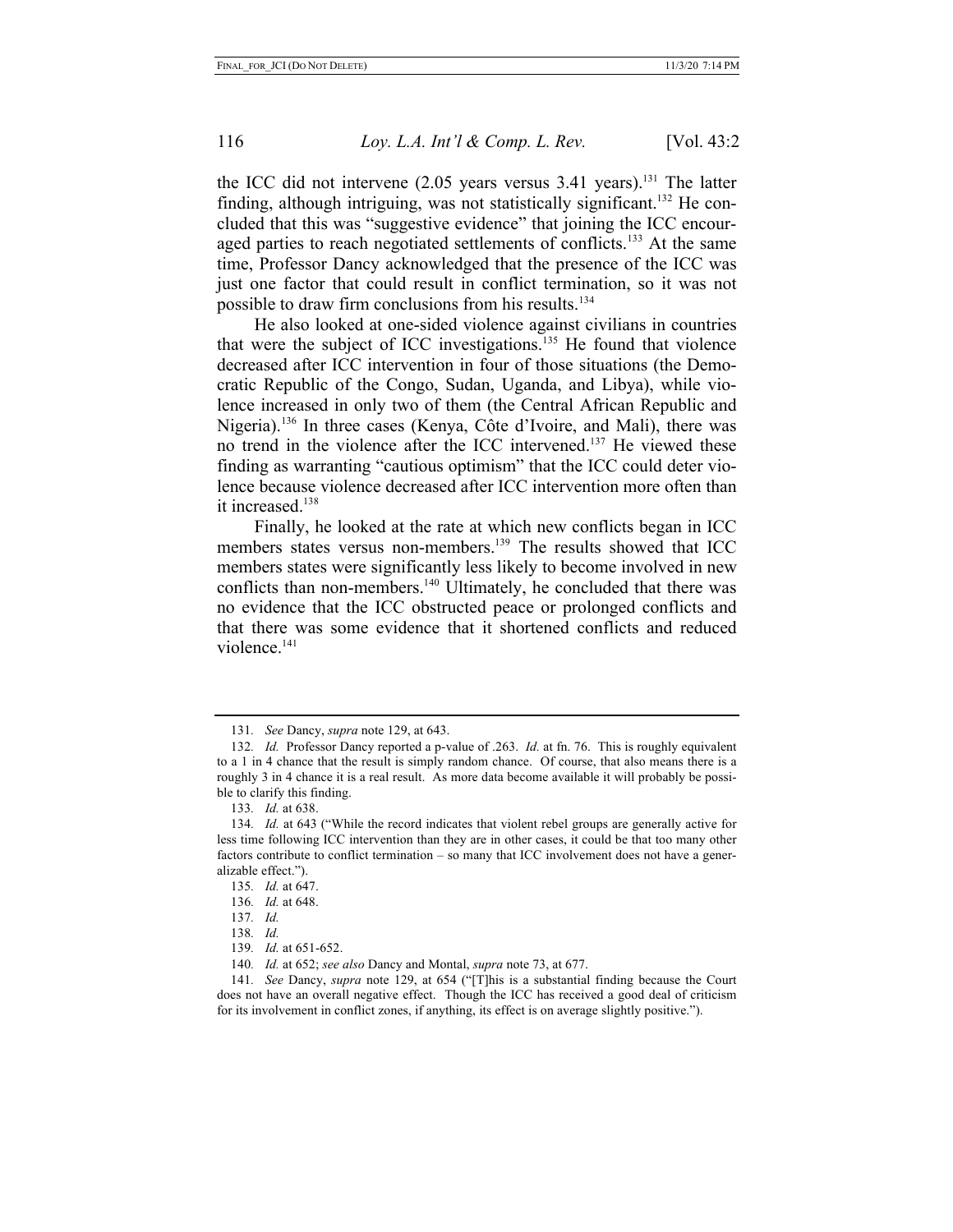In a 2018 article, Professor Dancy and Professor Wiebelhaus-Brahm explored the impact of criminal prosecutions during civil wars on conflicts.142 Although their study included an analysis of the effect of domestic trials, this discussion will focus on their analysis of international trials. In their model, they assessed the impact of international criminal trials on conflict termination.<sup>143</sup> After controlling for a number of factors thought to influence conflict termination,<sup>144</sup> they found that international trials were associated with conflict termination.<sup>145</sup> According to their model, the existence of an international trial was associated with a 9-10% increase in the probability that the conflict would end, $146$ although the result was not statistically significant.<sup>147</sup> Ultimately, they concluded that, while their study did not provide statistically significant evidence that international trials were associated with ending conflicts, it did largely dispel concerns that ICC involvement prolongs conflicts.<sup>148</sup>

#### *E. Reducing Human Rights Violations (Professor Appel)*

In a 2018 article, Professor Appel explored whether states that ratify the Rome Statute engage in more or less human rights violations than non-ratifiers.<sup>149</sup> His model controlled for a number of variables that are known to be associated with respect for human rights, including population size, per capita gross domestic product, democracy, regime type, an independent judiciary, and any recent history of conflict.<sup>150</sup> Moreover, the statistical technique he used was specifically chosen to minimize the possibility that the ICC would appear to be associated with lower rates of human rights violations because only states with good human rights records join the  $ICC.^{151}$ 

The results showed that ratifiers of the Rome Statute did have fewer human rights violations than non-ratifiers and that this result was sta-

148*. See* Dancy and Wiebelhaus-Brahm, *supra* note 79, at 58-59.

<sup>142</sup>*. See* Dancy and Wiebelhaus-Brahm, *supra* note 79.

<sup>143</sup>*. Id.* at 50 (defining international trials to be trials conducted by international judicial institutions, "including ad hoc international tribunals like the International Criminal Tribunal for the Former Yugoslavia (ICTY); hybrid international-domestic tribunals like the Special Court for Sierra Leone; and the ICC").

<sup>144</sup>*. Id.* at 54 (describing the control variables).

<sup>145</sup>*. Id.* at 56.

<sup>146</sup>*. Id.*

<sup>147</sup>*. Id.* at 56-57; *see also* Dancy and Montal, *supra* note 73, at 670 (finding no statistically significant relationship between ICC involvement and conflict termination).

<sup>149</sup>*. See* Appel, *supra* note 72.

<sup>150</sup>*. Id.* at 13-14 (discussing the control variables).

<sup>151</sup>*. Id.* at 14-17 (discussing the problem of endogeneity and why the difference in difference (DiD) technique was chosen to minimize endogeneity).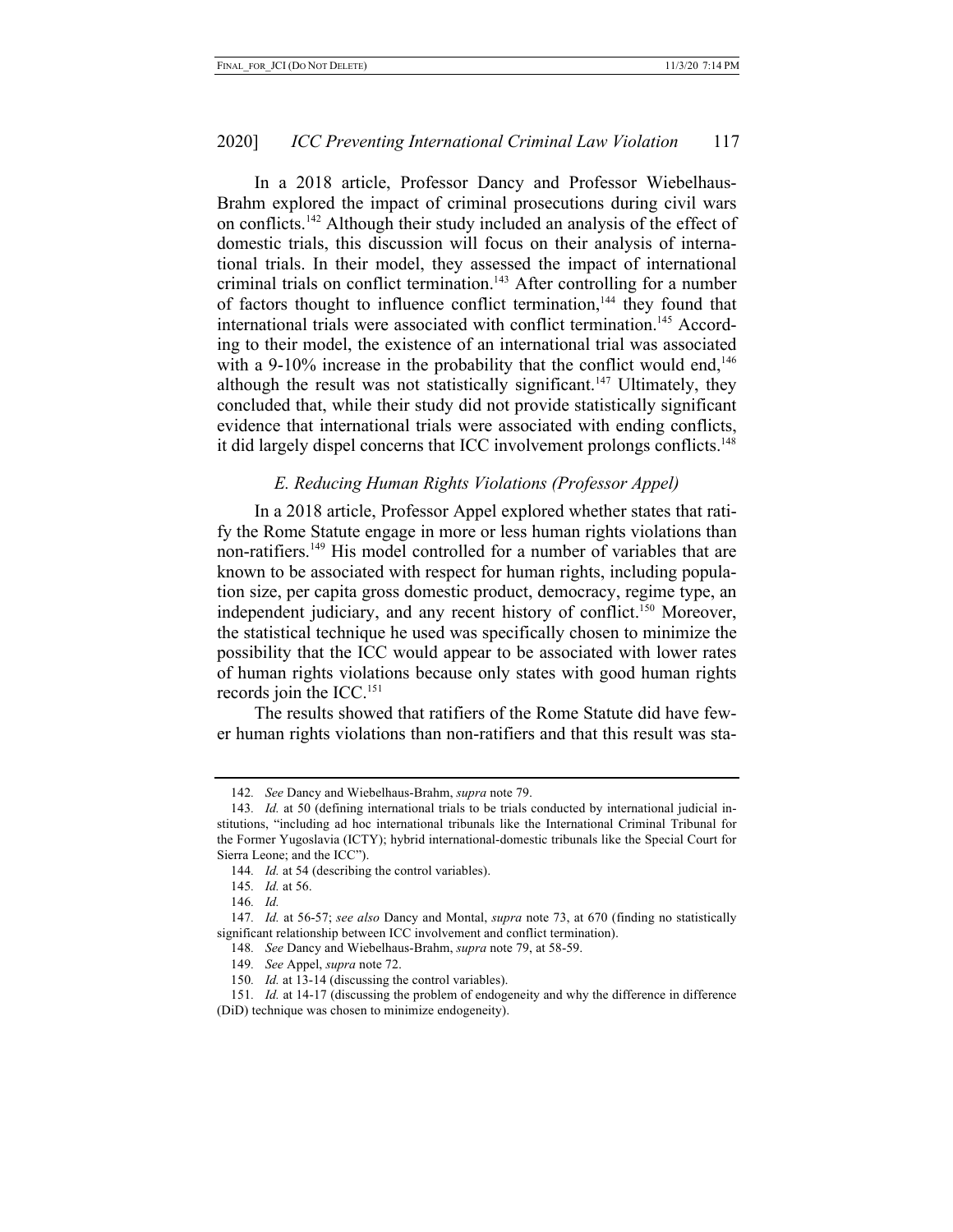tistically significant.<sup>152</sup> Since the human rights variable in the model is based on the frequency of acts of torture, summary execution, physical disappearances, and political imprisonment,<sup>153</sup> this means a reduction in human rights violations means a reduction in violence. The effect size of the reduction (i.e., its impact on human rights violations) was similar to the impact of having an independent judiciary, which was also found to reduce human rights violations.<sup>154</sup>

While ratifiers did, on average, have better human rights records than non-ratifiers, the human rights records of ratifiers continued to improve after ratification and improved more than the human rights records of non-ratifiers.155 These results led him to conclude that states' human rights practices improve after joining the  $ICC.^{156}$  Or to put it another way, his study represents "systematic evidence that the Court can deter leaders from committing atrocities."<sup>157</sup>

#### V. SUMMARIZING THE RESULTS OF THE EMPIRICAL STUDIES

While many scholars have very strong opinions about whether the ICC can prevent violence, it is only in the last few years that we have seen meaningful attempts to test that question empirically.<sup>158</sup> The research discussed above represents an important new chapter in research about the ICC. For the first time, we can really answer the question of whether the ICC can prevent violations of ICL.

All the articles described above come with some caveats. Professor Hillebrecht notes that studying Libya represents a best case for the influence of the ICC.<sup>159</sup> However, she also controlled for a number of variables other than ICC intervention that could have affected the civilian death rate in Libya.<sup>160</sup> Professor Meernik notes that we don't know exactly why some states respect human rights and thus improved human rights might be the result of something other than the  $ICC<sub>161</sub>$  but he also controlled for a number of variables that we might expect to influence compliance with human rights obligations.<sup>162</sup> Professors Jo and Sim-

- 157*. Id.* at 22.
- 158*. Id.* at 449.
- 159. Hillebrecht, *supra* note 76, at 617.
- 160*. See supra* text accompanying note 89.
- 161. Meernik, *supra* note 77, at 333.
- 162*. Id.*

<sup>152</sup>*. Id.* at 18.

<sup>153</sup>*. Id.* at 4.

<sup>154</sup>*. Id.* at Fig. 1.

<sup>155</sup>*. Id.* at 20.

<sup>156</sup>*. Id.* at 19-20.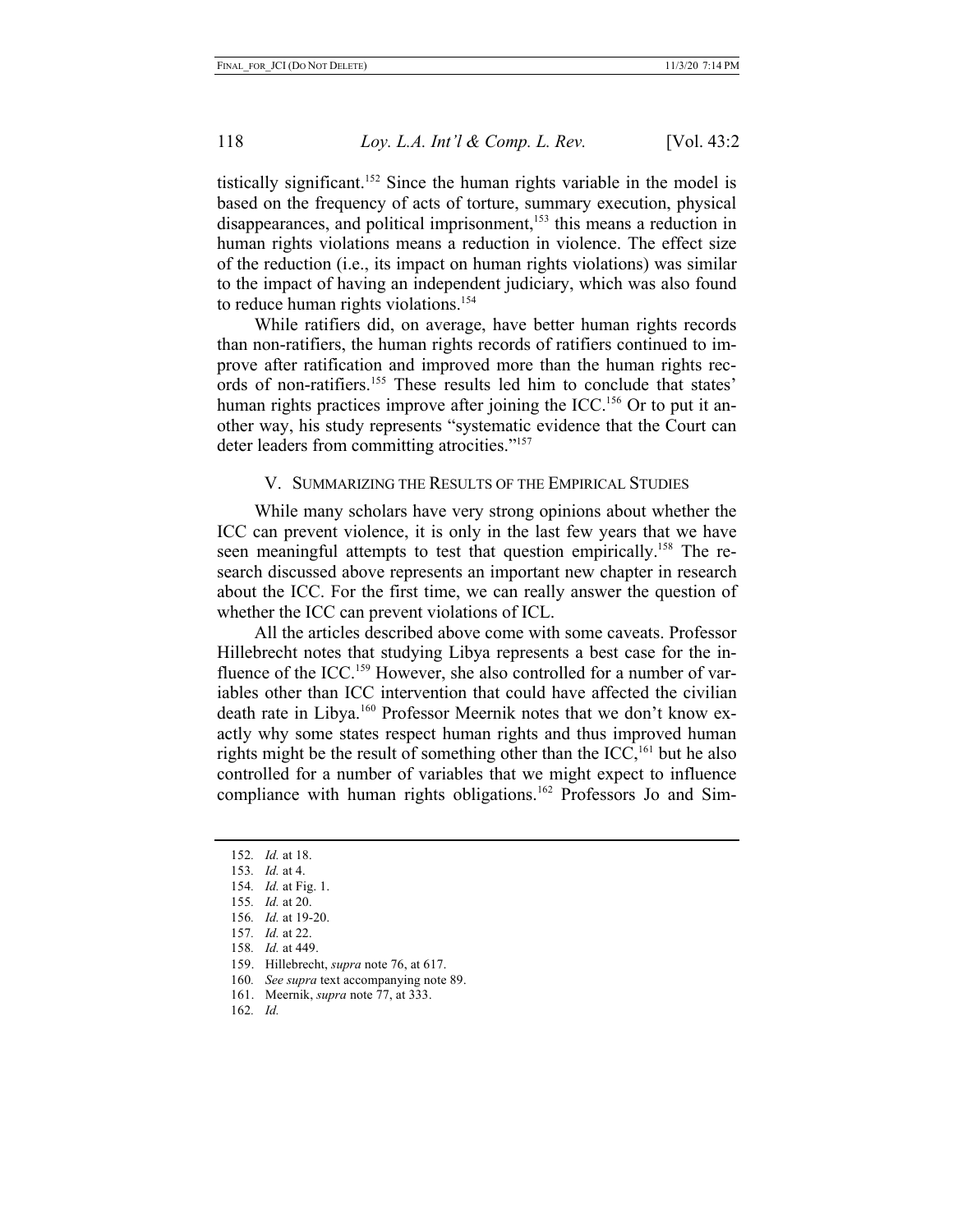mons also express some concern about the influence of unobserved variables.163 But, they too used control variables to isolate the effect of the ICC from the effect of other variables one would expect to influence violence.164 Professor Dancy acknowledged that it is hard to isolate the ICC's effect on conflict termination.<sup>165</sup> Professor Appel was concerned that the ICC might appear to reduce violations of human rights if only states that had good human rights records joined the Rome Statute,<sup>166</sup> but he chose a statistical test designed to minimize that possibility and used a number of control variables to try and isolate the effect of the ICC.167

Ultimately, there will always be caveats associated with statistical studies – there is always the possibility that the model is effected by variables you have not accounted for.<sup>168</sup> Nonetheless, the authors took pains to control for the variables (other than the ICC) that were most likely to explain the results. By controlling for such variables, they sought to disentangle the impact of the ICC from the impact of other variables that might affect the results. These efforts help ensure the results are robust.

With the exception of Professor Dancy's work,<sup>169</sup> these studies, each using a different data set and a different methodology, independently came to essentially the same conclusion – the ICC does prevent violence. Professor Hillebrecht found that the ICC's intervention in Libya reduced civilian casualties.<sup>170</sup> Professor Meernik found that states with a strong commitment to the ICC had fewer human rights violations

<sup>163</sup>*. See* Jo & Simmons, *supra* note 66, at 464 (noting that the effects of ratification of the Rome Statute could be attributable to an unobserved variable like political liberalization).

<sup>164</sup>*. Id.* at 465 ("The evidence of the ICC's ability to deter is based on rigorous controls for many underlying conditions that could plausibly contribute both to ratification and reduced government-killing, such as changing regime type, quality of the rule of law, government-rebel reciprocity regarding civilians, even changing experiences and preferences with respect to peace and justice.").

<sup>165</sup>*. See supra* text accompanying note 134.

<sup>166</sup>*. See* Appel, *supra* note 72, at 14-17.

<sup>167</sup>*. See supra* text accompanying notes 150-151.

<sup>168.</sup> This is known as omitted variable bias. *See* Omitted Variable Bias, https://www.econometrics-with-r.org/6-1-omitted-variable-bias.html. The typical way to reduce the impact of this problem is to include as control variables all the variables that are known or expected to affect the dependent variable. This is not always a perfect solution as it is possible that there are variables that affect the dependent variable that are unknown and thus cannot be included as controls. *But see* Kevin A. Clarke, *The Phantom Menace: Omitted Variable Bias in Econometric Research*, 22 CONFLICT MANAGEMENT AND PEACE SCIENCE 341 (2005) (arguing that control variables do not always reduce the effect of omitted variable bias).

<sup>169.</sup> Professor Dancy has studied a different phenomenon from the other authors cited in this article and his work is treated separately below. *See* infra text accompanying notes 177-186.

<sup>170</sup>*. See* Hillebrecht, *supra* note 76, at 637.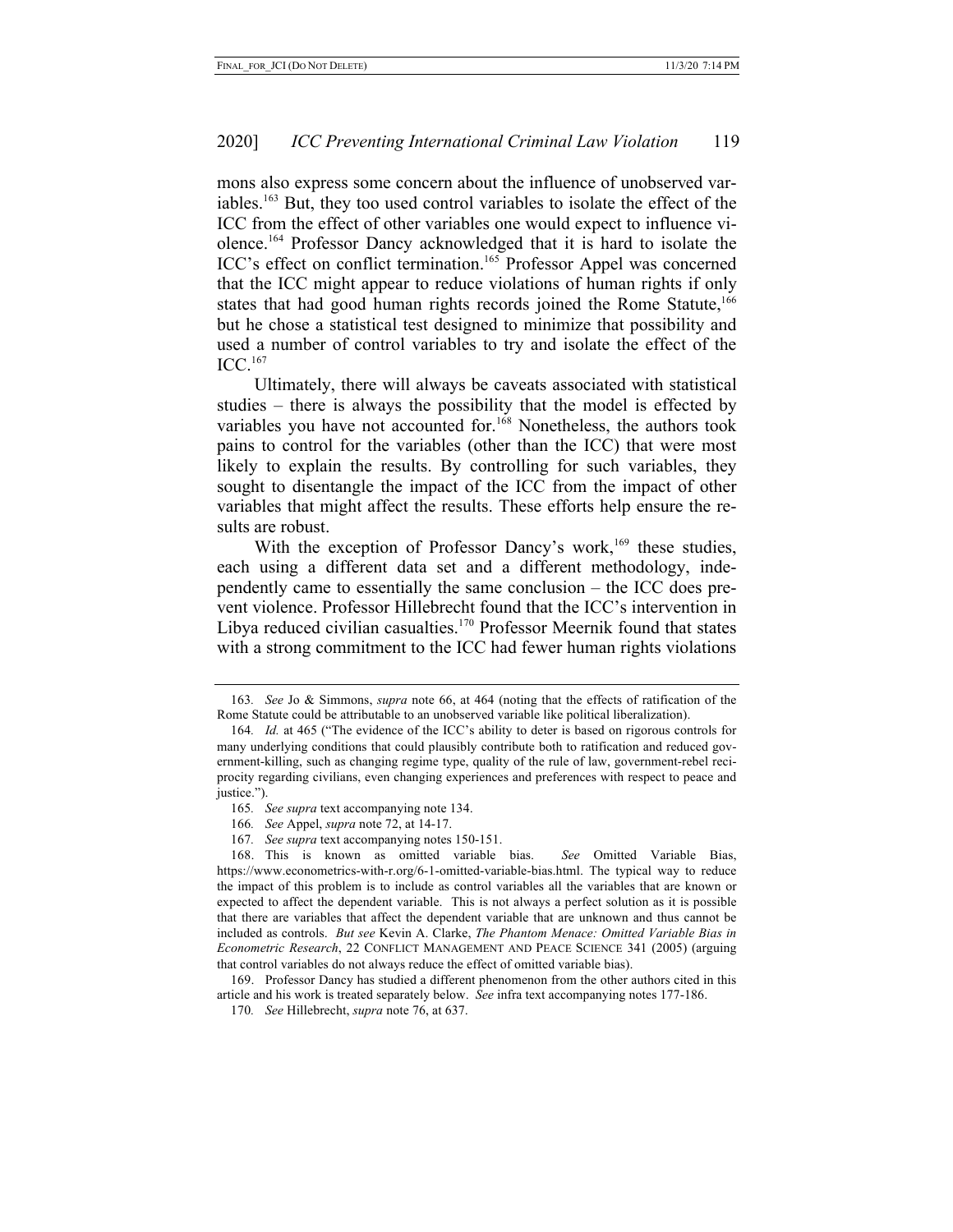than other states, independent of their overall commitment to the rule of law.<sup>171</sup> Professors Jo and Simmons found that the ICC reduced civilian deaths caused by both the government and rebel groups, though the effect was more dramatic for government forces.<sup>172</sup> Professor Appel found that joining the ICC was associated with a reduction in serious human rights abuses.<sup>173</sup>

We can now say with reasonable confidence that the ICC does prevent violence. Ratification of the Rome Statute is associated with a reduction in violence. Criminalizing violations of international criminal law in domestic law is associated with a reduction in violence. And when the ICC acts, whether to open an investigation, issue an arrest warrant, or try an accused person, there is a reduction in violence. Moreover, these effects appear to be additive.<sup>174</sup> There are no empirical studies showing that it increases violence.<sup>175</sup>

While a single article might not settle the question, a whole series of articles using different datasets and different methodologies that all come to the same conclusion is much more persuasive. In short, when considered together, the available empirical studies strongly suggest that the ICC does prevent violence. Considering how "highly contested" this question has been amongst scholars, $176$  the uniformity of the empirical results is particularly striking.

Professor Dancy et al.'s work is different from the other empirical studies discussed in this Article and is treated separately here. The most important difference is that he and his co-authors studied a different phenomenon. Rather than studying violence reduction, their articles dealt with conflict termination.<sup>177</sup> As Dancy and Montal have noted, ending an existing conflict is significantly harder than reducing the amount of violence within an ongoing conflict.<sup>178</sup> Indeed, none of the

173*. See supra* Part IV(E).

175*. See* Dancy and Montal, *supra* note 73, at 675 ("However, the fact remains that [the] only evidence on the systematic murder of civilians . . . shows that ICC ratifiers are more respectful of civilians. No evidence to the contrary has been published.").

- 176*. See supra* text accompanying notes 66-69.
- 177*. See supra* Part IV(D).

178*. See* Dancy and Montal, *supra* note 3, at 659 (recognizing that ending a conflict after it has started is a difficult and perhaps unfair thing to expect the ICC to accomplish); *see also* Dan-

<sup>171.</sup> Meernik, *supra* note 77, at 336.

<sup>172.</sup> Jo & Simmons, *supra* note 66, at 469-70.

<sup>174</sup>*. See supra* text accompanying note 92. This is also implicit in the results of Model 4 in Professors Jo and Simmons' work. *See* Jo & Simmons, *supra* note 66, at Table 2. In Model 4, Rome Statute ratification, domestic criminalization of violations of international criminal law, and ICC action are all tested simultaneously. And each of them has a separate and statistically significant effect in reducing violence.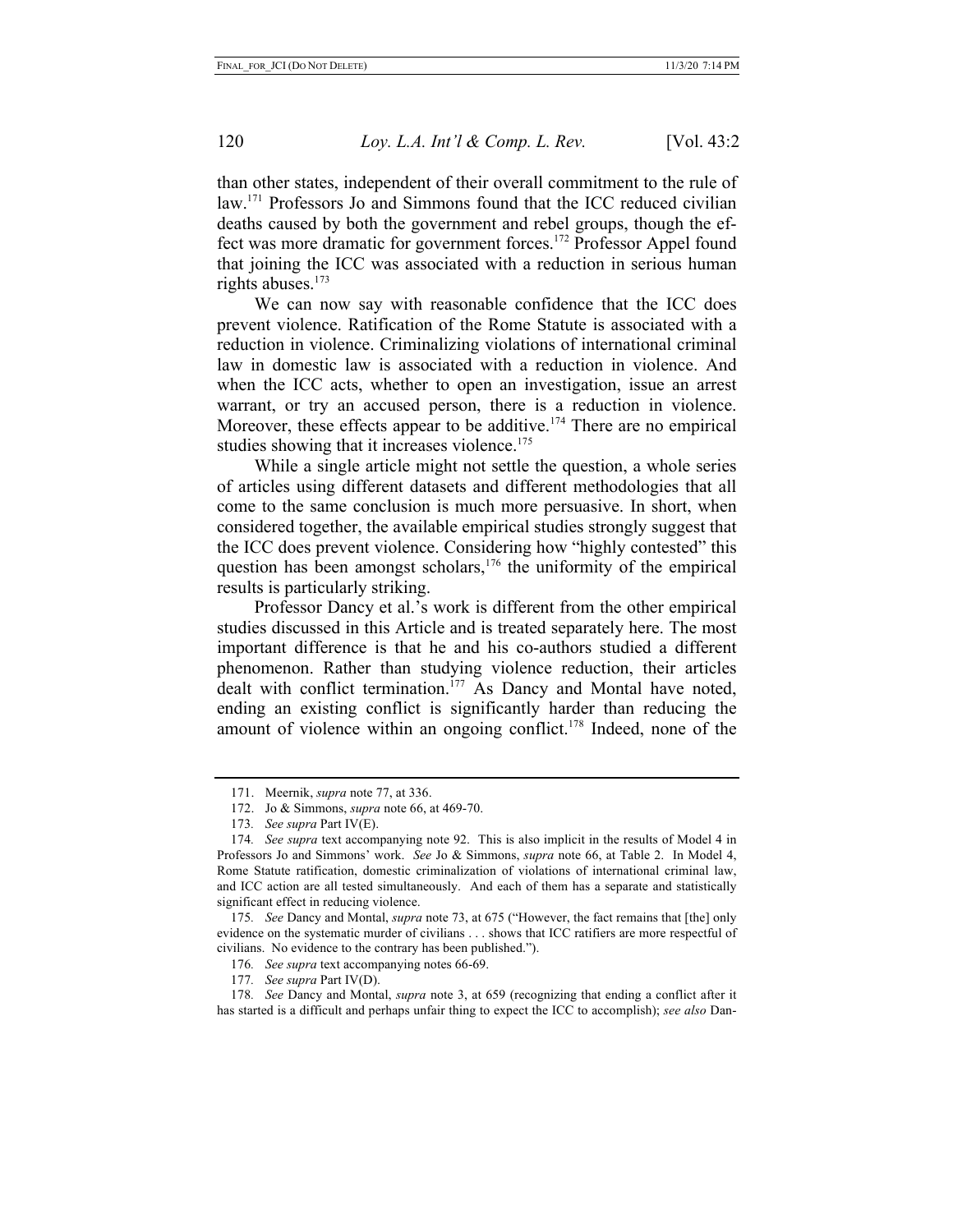violence prevention articles discussed above found that the ICC reduced the level of violence to zero. $179$ 

The difficulty of stopping or preventing conflicts may explain why many of Professor Dancy et al.'s tests did not reach statistical significance. Thus, while their models suggest that conflicts involving ICC members are shorter,<sup>180</sup> that conflicts are more likely to end when international trials occurred,<sup>181</sup> and that ICC members are less likely to become involved in conflicts than non-members,<sup>182</sup> the results generally did not reach the level of statistical significance.<sup>183</sup>

As a result of this limitation, Professor Dancy's conclusions are more measured than the other authors. He does not claim that the ICC ends conflicts. Rather, his work provides only "suggestive evidence" that the ICC may be able to end some ongoing conflicts and prevent some new ones.<sup>184</sup> It could be that with more and better data, it would be possible to draw more definitive conclusions.<sup>185</sup> But, at the least, his work largely rules out the possibility that the ICC exacerbates existing conflicts or makes new conflicts more likely.<sup>186</sup>

#### VI. CONCLUSION

This Article began with a question: Can the ICC succeed? Answering that question requires that we first know what the ICC is supposed to accomplish. After all, it can only be called a success if it accomplishes its goals.187 A number of goals have been ascribed to the ICC in the scholarly literature. But not all these goals are equal. Rather, there is a hierarchy amongst them, and the court should be judged by whether it accomplishes those goals that have the highest expected value.<sup>188</sup>

183*. See supra* Part IV(D).

cy and Wiebelhaus-Brahm, *supra* note 79, at 49 (noting the important difference between reducing violence within a conflict and stopping the conflict).

<sup>179.</sup> For example, Professors Jo and Simmons found that the ICC could reduce governmentsponsored killings by about 50% and rebel-sponsored killings by about 20%. *See supra* Part  $IV(C).$ 

<sup>180</sup>*. See supra* text accompanying notes 130-132.

<sup>181</sup>*. See supra* text accompanying notes 143-147.

<sup>182</sup>*. See supra* text accompanying notes 139-141.

<sup>184</sup>*. See supra* text accompanying note 133.

<sup>185.</sup> If there was a small but positive effect of ICC involvement on conflict termination, then it may be possible to detect that effect with a larger pool of data. Of course, if there really is no effect, then more data would demonstrate that as well.

<sup>186</sup>*. See supra* text accompanying note 148.

<sup>187.</sup> Shany, *supra* note 24, at 230.

<sup>188</sup>*. A Hierarchy of the Goals of International Criminal Courts*, *supra* note 26, at 192.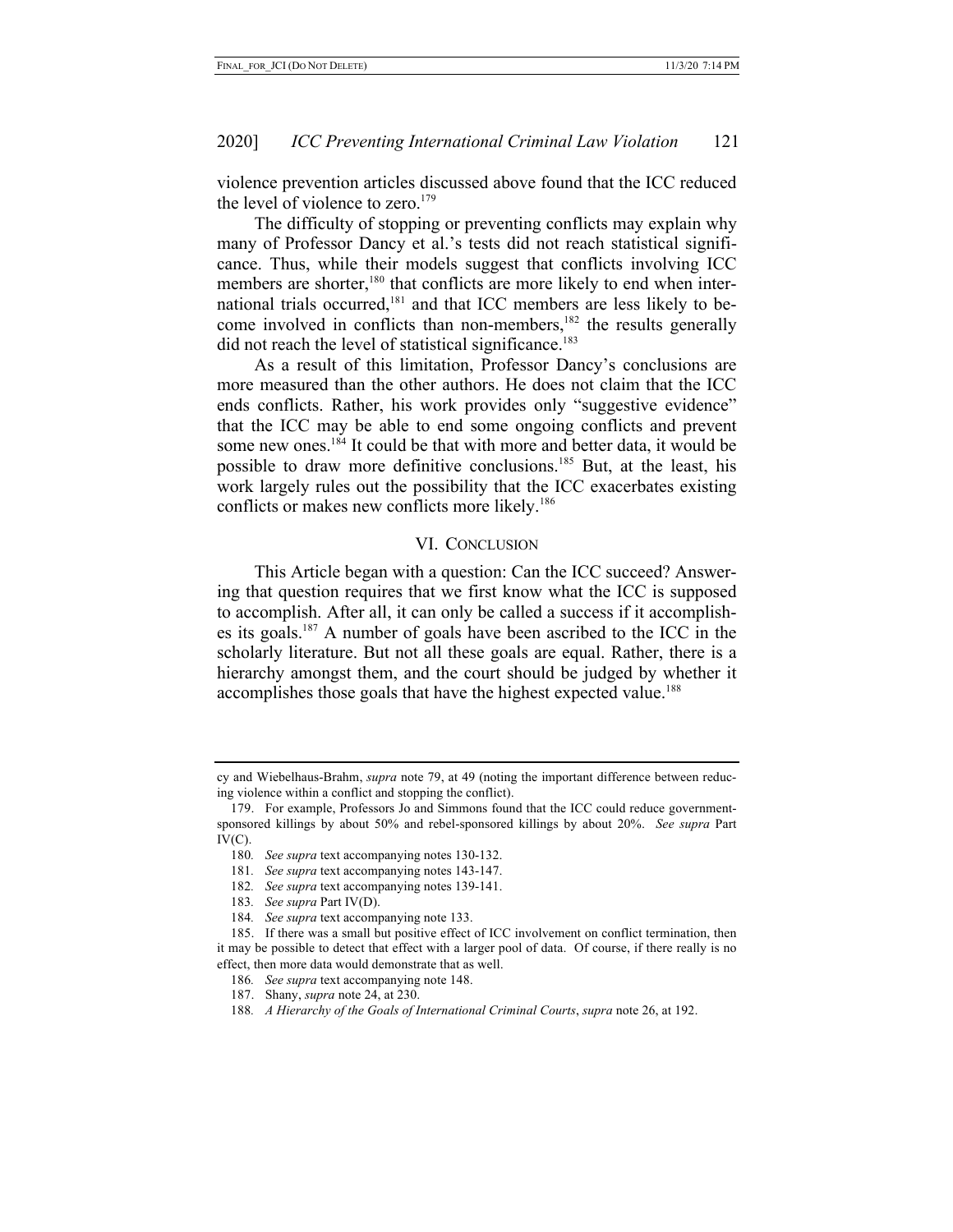The goal with the highest expected value is the prevention of violations of international criminal law.<sup>189</sup> This is because serious violations of ICL have enormous costs for the victims of those crimes, as well as their friends, families, neighbors, and colleagues.<sup>190</sup> Violations also have enormous societal costs ranging from the tens of billions to hundreds of billions of dollars per conflict.<sup>191</sup> Thus, preventing those violations has enormous value. Or, as Benjamin Franklin once said, "an ounce of prevention is worth a pound of cure."<sup>192</sup>

This means that if the ICC can prevent violations of international criminal law, then it is accomplishing its most important goal. Despite many scholars having vehemently argued that the ICC cannot prevent violence, until recently there had been little empirical evidence one way or the other.<sup>193</sup> That is no longer the case. Thanks to recent articles by Professors Hillebrecht, Meernik, Appel, Jo and Simmons, there is now strong evidence that the ICC does prevent violence.<sup>194</sup> There is also some evidence that the ICC can shorten ongoing conflicts and prevent some conflicts from occurring.<sup>195</sup>

Can the ICC succeed? The ICC's principal goal is to prevent violations of international criminal law and it is already doing that. Therefore, the ICC is already succeeding. But this is not the dominant narrative about the Court. Recently, the Court has been dogged by a number of high-profile problems, and scholarship about the court has become increasingly critical.<sup>196</sup> There is a sense among many international criminal law scholars that the court is in crisis.<sup>197</sup> Nevertheless, the evidence strongly suggests that the ICC is already accomplishing its most important goal. Particularly given how "contested" claims of violence prevention by international criminal courts have been,<sup>198</sup> this is an extremely important finding; one that more scholars and policymakers need to be aware of.

Of course, this does not mean that the ICC is perfect. There are still problems and the ICC might ultimately fail. The acquittal of Lau-

<sup>189</sup>*. Id.* at 181.

<sup>190.</sup> *See supra* text accompanying notes 32-39.

<sup>191.</sup> *See supra* text accompanying notes 40-42.

<sup>192</sup>*. See* Daniel Kiel, *An Ounce of Prevention is Worth a Pound of Cure: Reframing the Debate About Law School Affirmative Action*, 88 DENVER U. L. REV. 791, 791 n.3 (2010) (attributing the saying "an ounce of prevention is worth a pound of cure" to Benjamin Franklin).

<sup>193.</sup> *See supra* text accompanying notes 48-52.

<sup>194</sup>*. See supra* Part IV(F).

<sup>195</sup>*. See supra* text accompanying notes 177-186.

<sup>196.</sup> *See supra* text accompanying notes 3-9.

<sup>197</sup>*. See supra* text accompanying note 19.

<sup>198</sup>*. See supra* text accompanying notes 66-69.